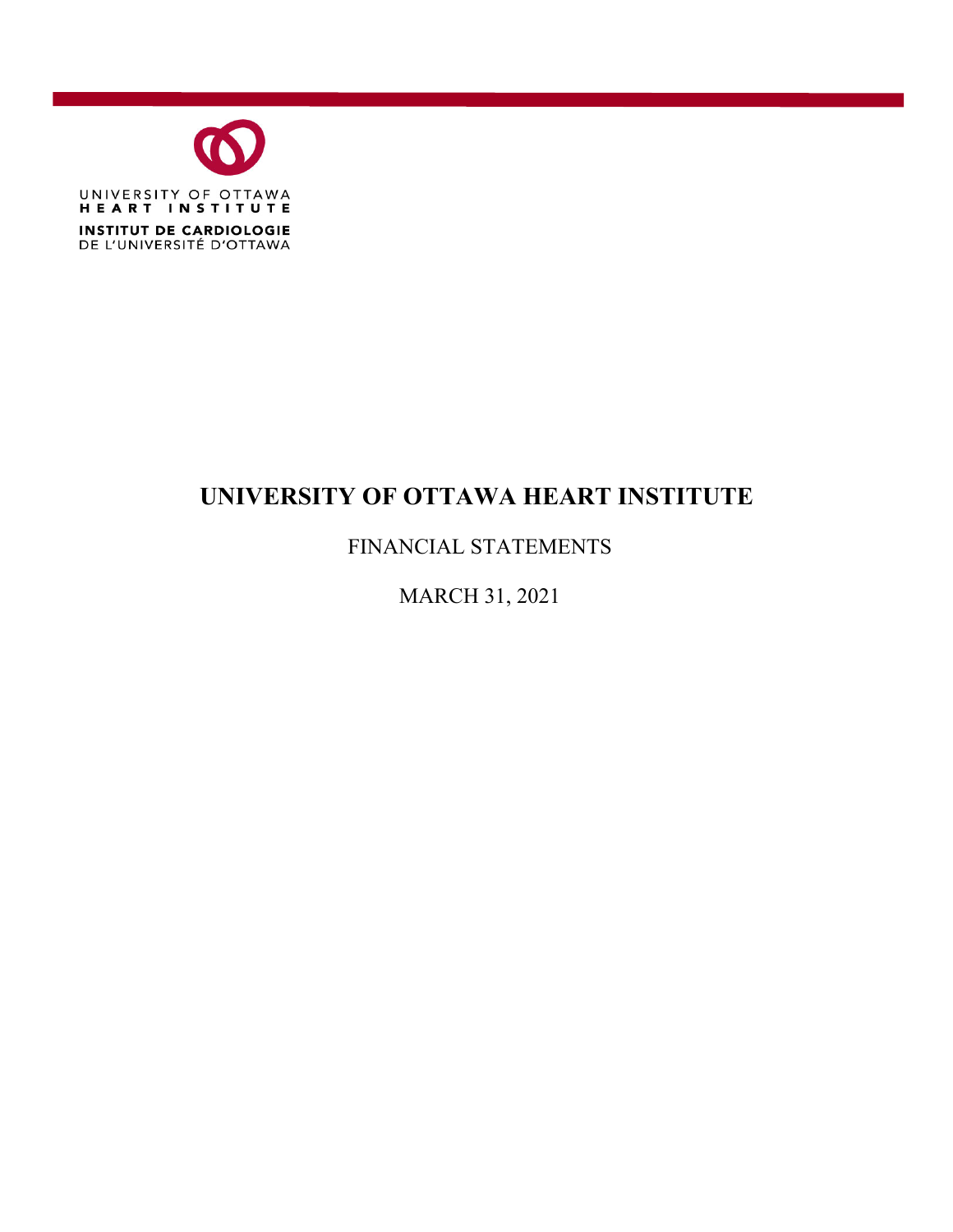

KPMG LLP 150 Elgin Street, Suite 1800 Ottawa ON K2P 2P8 Canada Telephone 613-212-5764 Fax 613-212-2896

# **INDEPENDENT AUDITORS' REPORT**

To the Board of Directors of the University of Ottawa Heart Institute

We have audited the financial statements of the University of Ottawa Heart Institute (the "Entity"), which comprise:

- the statement of financial position as at March 31, 2021;
- the statement of operations for the year then ended;
- the statement of changes in net assets for the year then ended;
- the statement of cash flows for the year then ended; and
- notes to the financial statements, including a summary of significant accounting policies.

(Hereinafter referred to as the "financial statements").

In our opinion, the accompanying financial statements, present fairly, in all material respects, the financial position of the Entity as at March 31, 2021, and its results of operations and its cash flows for the year then ended in accordance with Canadian public sector accounting standards for government not-for-profit organizations.

### *Basis for Opinion*

 We conducted our audit in accordance with Canadian generally accepted auditing standards. Our responsibilities under those standards are further described in the "*Auditors' Responsibilities for the Audit of the Financial Statements*" section of our auditors' report.

We are independent of the Entity in accordance with the ethical requirements that are relevant to our audit of the financial statements in Canada and we have fulfilled our other ethical responsibilities in accordance with these requirements.

We believe that the audit evidence we have obtained is sufficient and appropriate to provide a basis for our opinion.

### *Other Matter – Comparative Information*

 The financial statements for the year ended March 31, 2020 were audited by another auditor who expressed an unqualified opinion on those financial statements on June 25, 2020.

### *Other Information*

Management is responsible for the other information. The other information comprises:

 Information, other than the financial statements and the auditors' report thereon, included in the University of Ottawa Heart Institute Annual Report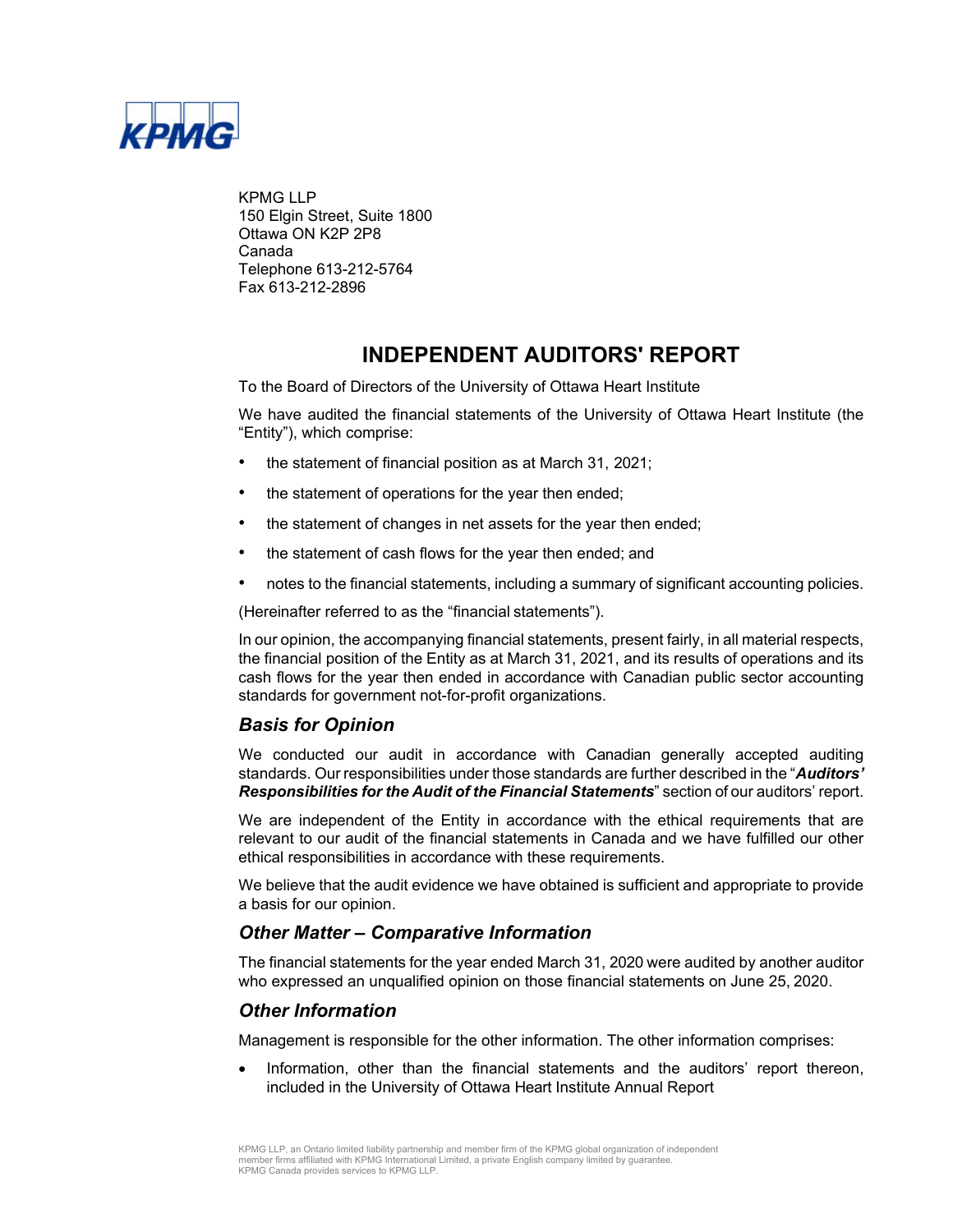

Page 2

Our opinion on the financial statements does not cover the other information and we do not and will not express any form of assurance conclusion thereon.

In connection with our audit of the financial statements, our responsibility is to read the other information and, identified above and, in doing so, consider whether the other information is materially inconsistent with the financial statements or our knowledge obtained in the audit, or otherwise appears to be materially misstated.

We obtained the information, other than the financial statements and the auditors' report thereon, included in the University of Ottawa Heart Institute Annual Report as at the date of this auditors' report.

If, based on the work we have performed on this other information, we conclude that there is a material misstatement of this other information, we are required to report that fact in the auditors' report.

We have nothing to report in this regard.

## *Responsibilities of Management and Those Charged with Governance for the Financial Statements*

Management is responsible for the preparation and fair presentation of the financial statements in accordance with Canadian public sector accounting standards for government not-for-profit organizations, and for such internal control as management determines is necessary to enable the preparation of financial statements that are free from material misstatement, whether due to fraud or error.

In preparing the financial statements, management is responsible for assessing the Entity's ability to continue as a going concern, disclosing as applicable, matters related to going concern and using the going concern basis of accounting unless management either intends to liquidate the Entity or to cease operations, or has no realistic alternative but to do so.

Those charged with governance are responsible for overseeing the Entity's financial reporting process.

## *Auditors' Responsibilities for the Audit of the Financial Statements*

Our objectives are to obtain reasonable assurance about whether the financial statements as a whole are free from material misstatement, whether due to fraud or error, and to issue an auditors' report that includes our opinion.

Reasonable assurance is a high level of assurance, but is not a guarantee that an audit conducted in accordance with Canadian generally accepted auditing standards will always detect a material misstatement when it exists.

 Misstatements can arise from fraud or error and are considered material if, individually or in the aggregate, they could reasonably be expected to influence the economic decisions of users taken on the basis of the financial statements.

As part of an audit in accordance with Canadian generally accepted auditing standards, we exercise professional judgment and maintain professional skepticism throughout the audit.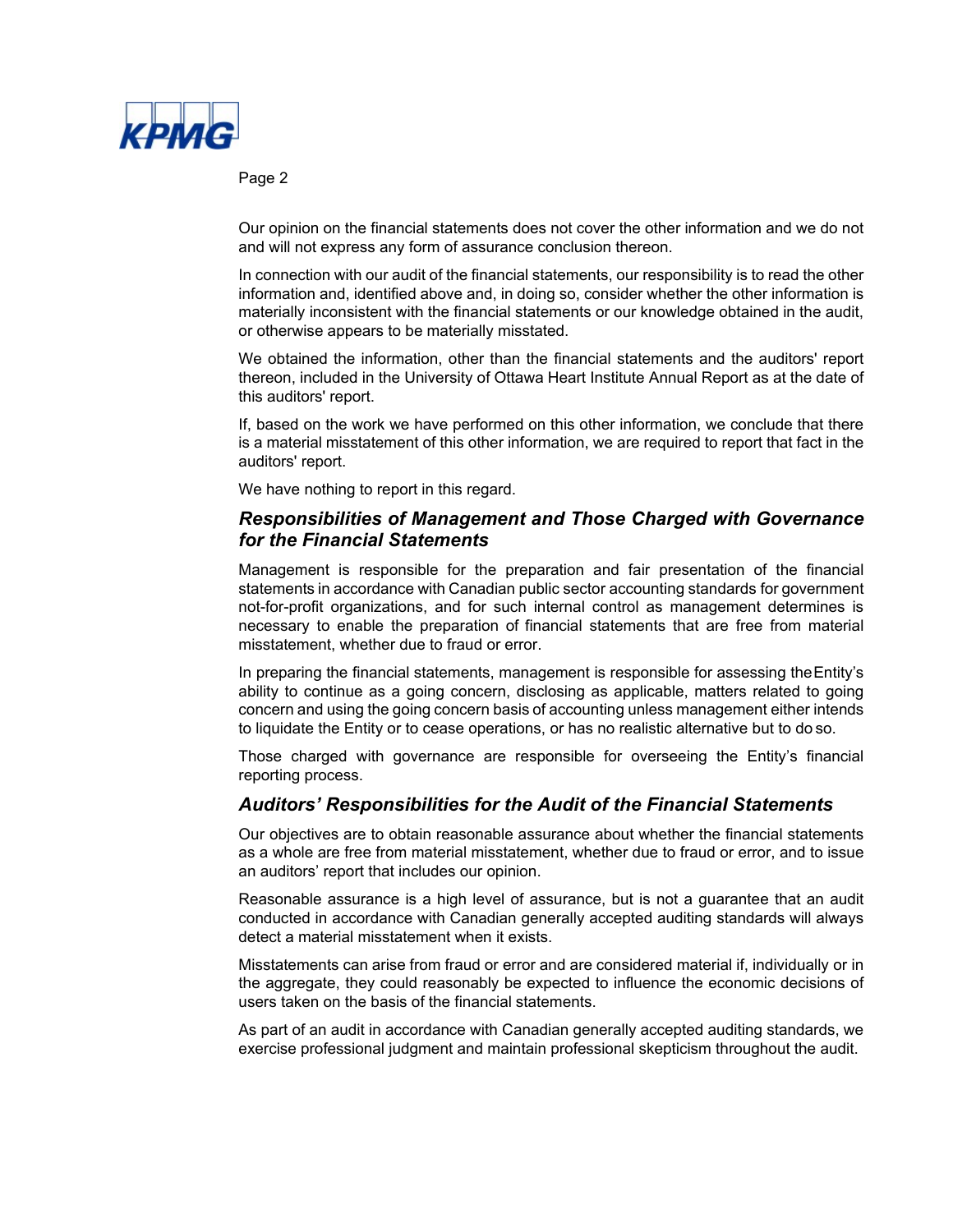

Page 3

We also:

• Identify and assess the risks of material misstatement of the financial statements, whether due to fraud or error, design and perform audit procedures responsive to those risks, and obtain audit evidence that is sufficient and appropriate to provide a basis for our opinion.

The risk of not detecting a material misstatement resulting from fraud is higher than for one resulting from error, as fraud may involve collusion, forgery, intentional omissions, misrepresentations, or the override of internal control.

- Obtain an understanding of internal control relevant to the audit in order to design audit procedures that are appropriate in the circumstances, but not for the purpose of expressing an opinion on the effectiveness of the Entity's internal control.
- Evaluate the appropriateness of accounting policies used and the reasonableness of accounting estimates and related disclosures made by management.
- Conclude on the appropriateness of management's use of the going concern basis of accounting and, based on the audit evidence obtained, whether a material uncertainty exists related to events or conditions that may cast significant doubt on the Entity's ability to continue as a going concern. If we conclude that a material uncertainty exists, we are required to draw attention in our auditors' report to the related disclosures in the financial statements or, if such disclosures are inadequate, to modify our opinion. Our conclusions are based on the audit evidence obtained up to the date of our auditors' report. However, future events or conditions may cause the Entity to cease to continue as a going concern.
- Evaluate the overall presentation, structure and content of the financial statements, including the disclosures, and whether the financial statements represent the underlying transactions and events in a manner that achieves fair presentation.
- Communicate with those charged with governance regarding, among other matters, the planned scope and timing of the audit and significant audit findings, including any significant deficiencies in internal control that we identify during our audit.

 $KPMG$  11P

Chartered Professional Accountants, Licensed Public Accountants Ottawa, Canada June 24, 2021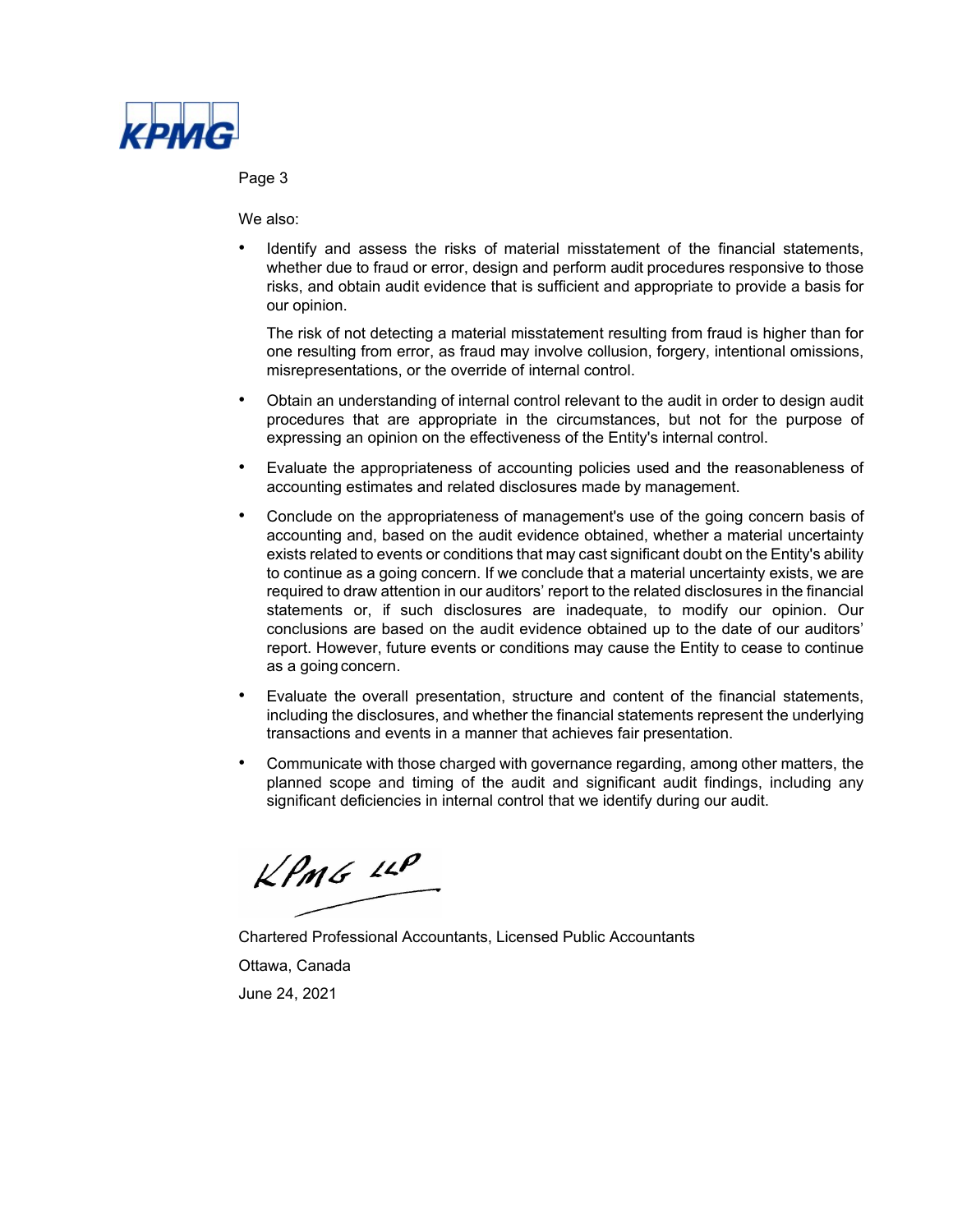#### **STATEMENT OF FINANCIAL POSITION MARCH 31, 2021 (in thousands of dollars) 1**

|                                                                     |    | 2021     |              | 2020    |
|---------------------------------------------------------------------|----|----------|--------------|---------|
| <b>ASSETS</b>                                                       |    |          |              |         |
| <b>CURRENT ASSETS</b>                                               |    |          |              |         |
| Cash                                                                | \$ | 37,229   | \$           | 13,351  |
| Accounts receivable                                                 |    |          |              |         |
| Ministry of Health and Long-Term Care                               |    | 8,495    |              | 2,952   |
| Patient services                                                    |    | 7,370    |              | 13,215  |
| Sundry                                                              |    | 2,307    |              | 11,911  |
| Inventories                                                         |    | 1,737    |              | 2,343   |
| Prepaid expenses                                                    |    | 551      |              | 622     |
|                                                                     |    | 57,689   |              | 44,394  |
| CAPITAL ASSETS AND ASSETS UNDER CAPITAL LEASE (Note 3)              |    | 206,526  |              | 212,188 |
| INTANGIBLE ASSETS AND ASSETS UNDER CAPITAL LEASE (Note              |    | 10,724   |              | 11,736  |
|                                                                     |    | 217,250  |              | 223,924 |
|                                                                     | S  | 274,939  | $\mathbb{S}$ | 268,318 |
|                                                                     |    |          |              |         |
| <b>LIABILITIES AND NET ASSETS</b>                                   |    |          |              |         |
| <b>CURRENT LIABILITIES</b>                                          |    |          |              |         |
| Accounts payable and accrued liabilities                            | \$ | 32,758   | \$           | 24,655  |
| Accounts payable - Ministry of Health and Long-Term Care            |    | 15,659   |              | 2,570   |
| Accounts payable - The Ottawa Hospital (Note 13)                    |    | 5,696    |              | 5,535   |
| Current portion of long-term debt (Note 8)                          |    | 2,531    |              | 2,508   |
| Current portion of obligation under capital lease (Note 9)          |    | 1,091    |              | 1,041   |
|                                                                     |    | 57,735   |              | 36,309  |
| <b>LONG-TERM DEBT</b> (Note 8)                                      |    | 14,617   |              | 17,148  |
| <b>OBLIGATION UNDER CAPITAL LEASE (Note 9)</b>                      |    | 5,945    |              | 7,036   |
| <b>EMPLOYEE FUTURE BENEFITS (Note 6)</b>                            |    | 6,422    |              | 6,266   |
| DEFERRED CONTRIBUTIONS RELATED TO CAPITAL ASSETS                    |    | 187,581  |              | 198,934 |
|                                                                     |    | 214,565  |              | 229,384 |
|                                                                     |    | 272,300  |              | 265,693 |
| <b>NET ASSETS</b>                                                   |    |          |              |         |
| Unrestricted (deficiency)                                           |    | (2, 846) |              | 5,368   |
| Invested in capital assets and assets under capital lease (Note 10) |    | 5,485    |              | (2,743) |
|                                                                     |    | 2,639    |              | 2,625   |
|                                                                     | S  | 274,939  | \$           | 268,318 |

# **Contractual Obligations (Note 14)**

APPROVED BY THE BOARD OF DIRECTORS

79 B g Segeli Director Director **Director** 

li Gpi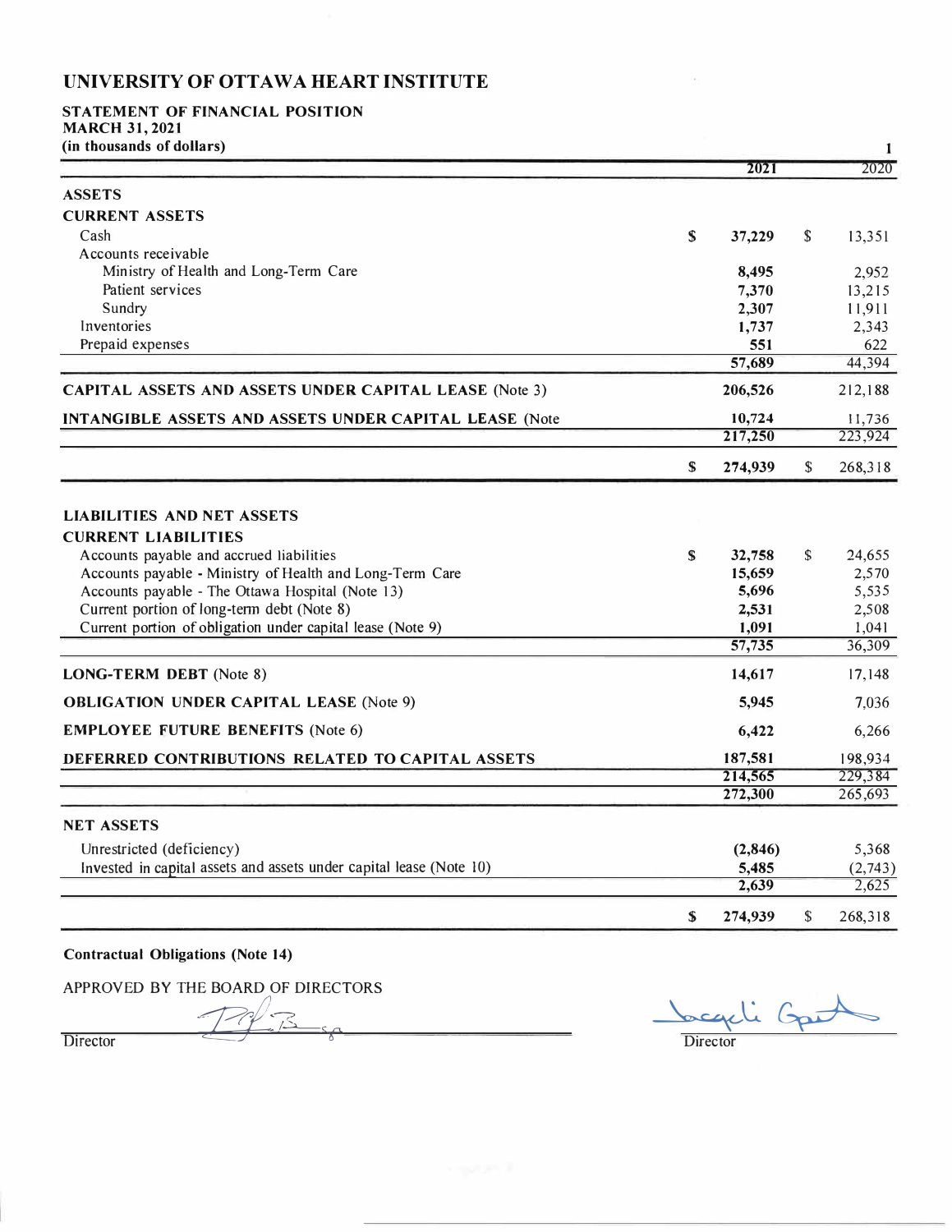# **STATEMENT OF OPERATIONS**

**FOR THE YEAR ENDED MARCH 31, 2021 (in thousands of dollars)** 

|                                                                  | <b>Budget</b> |    |          |              |
|------------------------------------------------------------------|---------------|----|----------|--------------|
|                                                                  | (unaudited)   |    | 2021     | 2020         |
| <b>REVENUE</b>                                                   |               |    |          |              |
| Ministry of Health and Long-Term Care                            |               |    |          |              |
| Global allocation and Priority Program Services                  | \$<br>97,091  | S  | 97,091   | \$<br>95,249 |
| Quality-based procedures (QBP)                                   | 3,538         |    | 3,538    | 3,432        |
| Health Based Allocation Model (HBAM)                             | 51,357        |    | 51,357   | 51,357       |
| Post Construction Operating Plan (PCOP) funding                  | 10,177        |    | 11,375   | 8,962        |
| Priority Program Services clawback                               |               |    | (2,757)  | (1,353)      |
| One-time cardiac & other                                         | 3,496         |    | 24,751   | 2,679        |
| Other recoveries (clawbacks)                                     |               |    | (12,107) | (668)        |
| Cardiac Hospital On Call Coverage (HOCC)                         | 648           |    | 648      | 625          |
| Other Votes                                                      | 326           |    | 326      | 326          |
|                                                                  | 166,633       |    | 174,222  | 160,609      |
| Patient services                                                 |               |    |          |              |
| In-patient                                                       | 16,441        |    | 13,757   | 17,730       |
| Out-patient                                                      | 16,047        |    | 18,405   | 16,123       |
| Preferred accommodation                                          | 960           |    | 332      | 991          |
| Other operating revenues and recoveries                          | 3,176         |    | 4,058    | 4,667        |
| Amortization of deferred contributions related to capital assets | 14,050        |    | 15,635   | 14,055       |
|                                                                  |               |    |          |              |
|                                                                  | 217,307       |    | 226,409  | 214,175      |
| <b>EXPENSES</b>                                                  |               |    |          |              |
| Salaries and benefits and purchased services                     | 97,434        |    | 97,131   | 95,794       |
| Medical staff remuneration                                       | 6,410         |    | 7,553    | 6,605        |
| Medical surgical supplies                                        | 46,643        |    | 42,092   | 47,475       |
| Drugs and medical gases                                          | 4,238         |    | 3,457    | 4,263        |
| Supplies and other expenses                                      | 20,385        |    | 34,363   | 17,640       |
| Service agreements (Note 13)                                     | 20,771        |    | 19,905   | 21,295       |
| Interest charges                                                 | 1,166         |    | 1,117    | 1,085        |
| Amortization of capital assets and assets under capital lease    | 17,888        |    | 18,527   | 18,034       |
| Amortization of intangible assets and assets under capital lease | 992           |    | 989      | 992          |
| <b>Bad</b> debts                                                 | 600           |    | 545      | 190          |
| Equipment rental                                                 | 748           |    | 716      | 749          |
|                                                                  | 217,275       |    | 226,395  | 214,122      |
| <b>EXCESS OF REVENUE OVER EXPENSES</b>                           | \$<br>32      | \$ | 14       | \$<br>53     |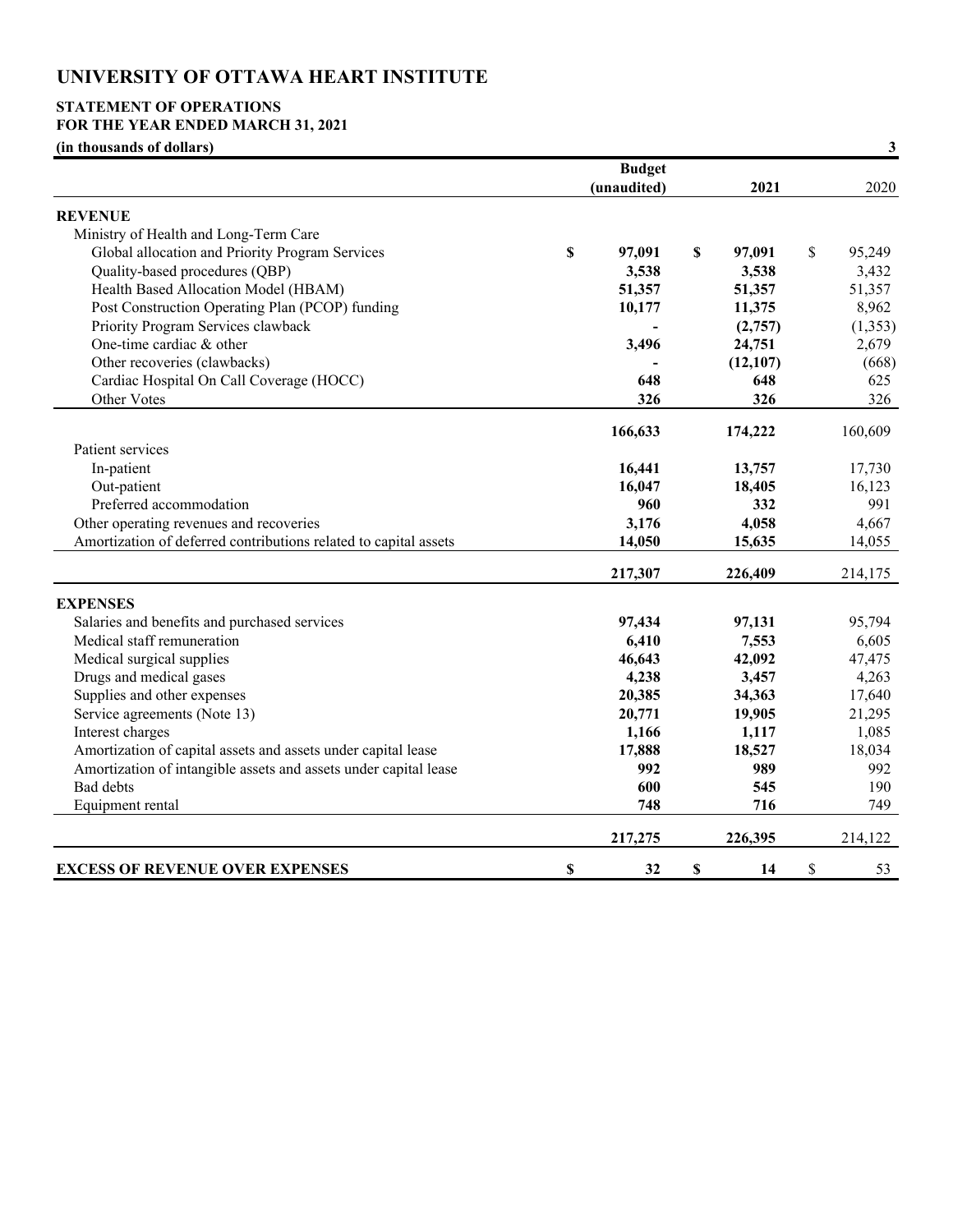#### **STATEMENT OF CHANGES IN NET ASSETS FOR THE YEAR ENDED MARCH 31, 2021 (in thousands of dollars) 2**

| $($ $\ldots$ $\ldots$ $\ldots$ $\ldots$ $\ldots$ $\ldots$ $\ldots$ $\ldots$ $\ldots$ $\ldots$ $\ldots$ $\ldots$ $\ldots$ $\ldots$ $\ldots$ $\ldots$ $\ldots$ $\ldots$ $\ldots$ $\ldots$ $\ldots$ $\ldots$ $\ldots$ $\ldots$ $\ldots$ $\ldots$ $\ldots$ $\ldots$ $\ldots$ $\ldots$ $\ldots$ $\ldots$ $\ldots$ $\ldots$ $\ldots$ $\ldots$ | <b>Invested in</b><br><b>Capital Assets</b><br>and Assets Under<br><b>Capital Lease</b><br><b>Unrestricted</b><br>(Deficiency)<br>(Note $10$ ) |          |    |                |   | 2021<br><b>Total</b> |     | 2020<br>Total |
|-----------------------------------------------------------------------------------------------------------------------------------------------------------------------------------------------------------------------------------------------------------------------------------------------------------------------------------------|------------------------------------------------------------------------------------------------------------------------------------------------|----------|----|----------------|---|----------------------|-----|---------------|
| <b>BALANCE, BEGINNING OF YEAR</b>                                                                                                                                                                                                                                                                                                       | \$                                                                                                                                             | 5,368    | S  | (2,743)        | S | 2,625                | \$. | 2,572         |
| Excess of revenue over expenses                                                                                                                                                                                                                                                                                                         |                                                                                                                                                | 14       |    | $\blacksquare$ |   | 14                   |     | 53            |
| Net change in investment in capital assets<br>and assets under capital lease (Note 10)                                                                                                                                                                                                                                                  |                                                                                                                                                | (8,228)  |    | 8,228          |   |                      |     |               |
| <b>BALANCE, END OF YEAR</b>                                                                                                                                                                                                                                                                                                             | \$                                                                                                                                             | (2, 846) | \$ | 5,485          | S | 2.639                | S   | 2.625         |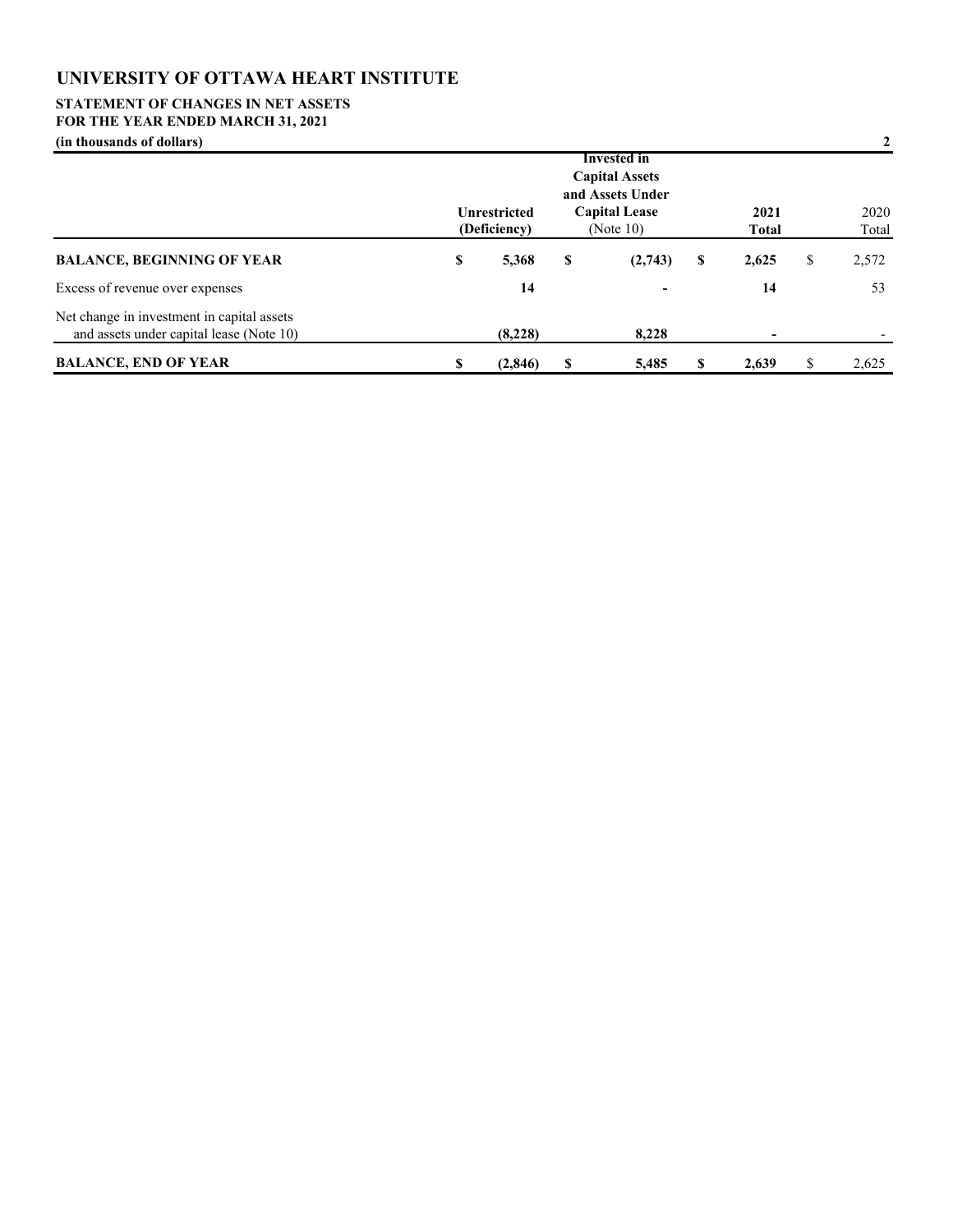# **STATEMENT OF CASH FLOWS**

# **FOR THE YEAR ENDED MARCH 31, 2021**

**(in thousands of dollars) 4** 

|                                                                  |             | 2021      | 2020         |
|------------------------------------------------------------------|-------------|-----------|--------------|
| <b>CASH FLOWS FROM (USED IN)</b>                                 |             |           |              |
| <b>OPERATING ACTIVITIES</b>                                      |             |           |              |
| Excess of revenue over expenses                                  | $\mathbf S$ | 14        | \$<br>53     |
| Items not affecting cash:                                        |             |           |              |
| Amortization of deferred contributions related to capital assets |             | (15, 635) | (14, 055)    |
| Deferred contributions applied to cover equipment expenses       |             |           | (280)        |
| Transfer from capital assets to equipment expenses               |             |           | 726          |
| Amortization of capital assets and assets under capital lease    |             | 18,527    | 18,034       |
| Amortization of intangible assets and assets under capital lease |             | 989       | 992          |
| Net increase in employee future benefits                         |             | 156       | 831          |
| Net change in non-cash working capital items (Note 11)           |             | 31,936    | (9,308)      |
|                                                                  |             | 35,987    | (3,007)      |
| <b>INVESTING ACTIVITIES</b>                                      |             |           |              |
| Acquisition of capital assets                                    |             | (12, 865) | (25,707)     |
| Net proceeds (acquisition) of intangible assets                  |             | 23        | (575)        |
|                                                                  |             | (12, 842) | (26, 282)    |
| <b>FINANCING ACTIVITIES</b>                                      |             |           |              |
| Repayment of liability related to construction                   |             |           | (50, 808)    |
| Deferred contributions for capital assets received (Note 7)      |             | 4,282     | 33,376       |
| Repayment of obligation under capital lease                      |             | (1,041)   | (712)        |
| Proceeds from capital grants receivable                          |             |           | 46,055       |
| Net change in bank loan                                          |             |           | (3,200)      |
| Proceeds from long-term debt                                     |             |           | 15,000       |
| Repayment of long-term debt                                      |             | (2,508)   | (1,611)      |
|                                                                  |             | 733       | 38,100       |
| NET CHANGE IN CASH AND CASH EQUIVALENTS                          |             |           |              |
| <b>DURING THE YEAR</b>                                           |             | 23,878    | 8,811        |
| CASH AND CASH EQUIVALENTS, BEGINNING OF YEAR                     |             | 13,351    | 4,540        |
| CASH AND CASH EQUIVALENTS, END OF YEAR                           | \$          | 37,229    | \$<br>13,351 |

Cash and cash equivalents are comprised of cash.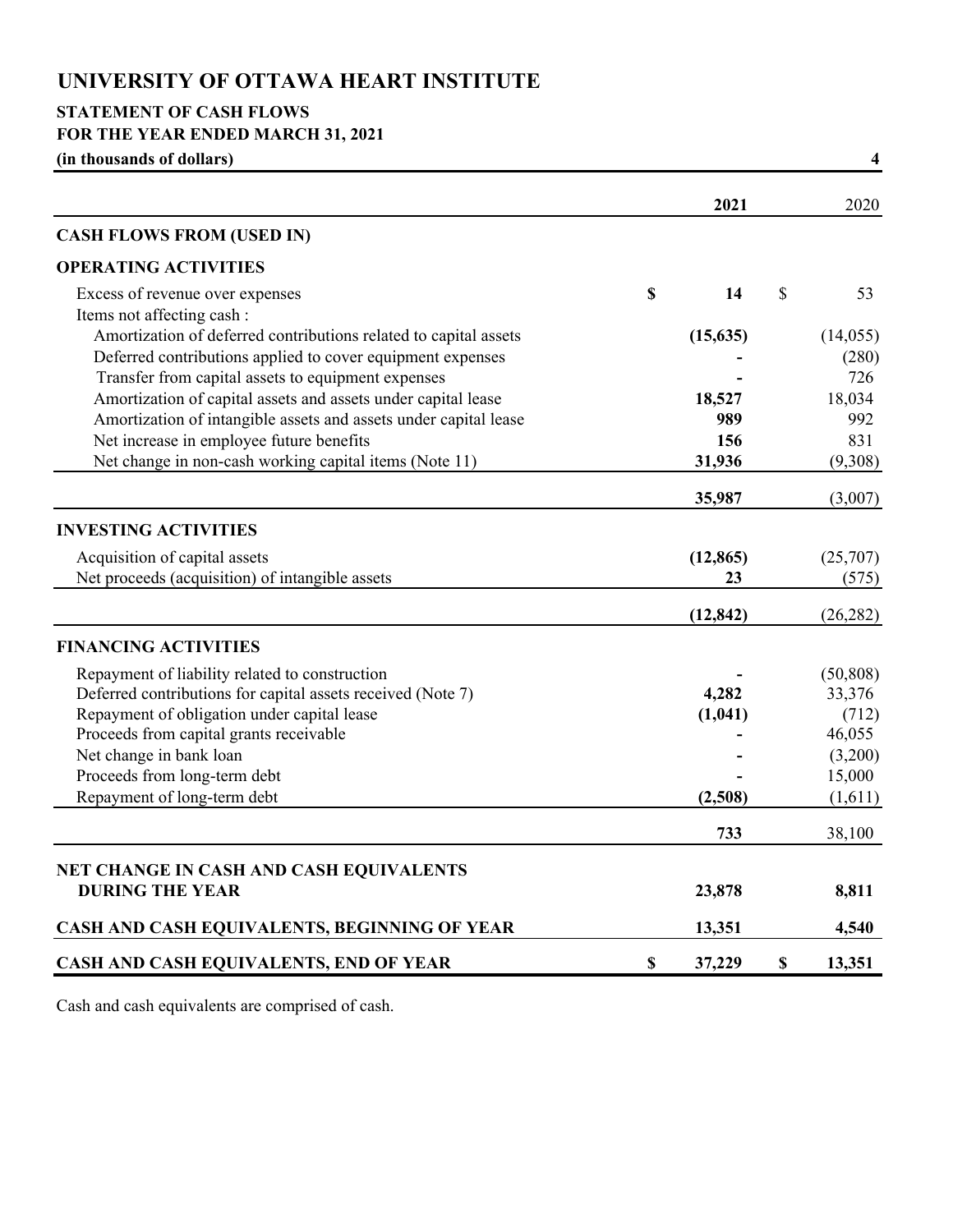Notes to the Financial Statements

March 31, 2021 (in thousands of dollars)

#### **1. Purpose of the organization:**

The University of Ottawa Heart Institute ("the Institute") is incorporated without share capital under the *Ontario Corporations Act*. It provides a full range of cardiac services including primary and secondary prevention, diagnosis and treatment, rehabilitation, research and education. It is the sole provider of interventional cardiology and cardiac surgery for Eastern Ontario and Western Quebec. The Institute focuses its clinical activity in three major areas: open heart surgery, interventional cardiology and arrhythmia procedures. As a registered charity, the Institute is exempt from income taxes under subsection 149(1)(f) of the *Income Tax Act*.

### **2. Significant accounting policies:**

The financial statements are prepared in accordance with Canadian public sector accounting standards including the 4200 standards for government not-for-profit organizations and reflect the following significant accounting policies:

(a) Revenue recognition

Under the *Health Insurance Act* and regulations thereto, the Institute is funded primarily by the Province of Ontario, in accordance with the budget arrangements established by the Ministry of Health (MOH) of Ontario. Operating grants are recorded as revenue in the period to which they relate. Grants approved but not received at the end of an accounting period are accrued when the amount to be received can be reasonably estimated and ultimate collection is reasonably assured. Where a portion of a grant received relates to a future period, it is deferred and recognized in that subsequent period.

The Institute receives funding for operations for certain programs from the Ministry of Health of Ontario. The final amount of operating revenue recorded cannot be determined until the Ministry of Health of Ontario has reviewed the Institute's financial and statistical returns for the year. Any adjustments arising from the Ministry of Health of Ontario review are recorded in the period in which the adjustments are made.

The Institute follows the deferral method of accounting for contributions which include government grants and donations. Unrestricted contributions are recognized as revenue when received or receivable if the amount to be received can be reasonably estimated and collection is reasonably assured. Externally restricted contributions are recognized as revenue in the year in which the related expenses are incurred. Where a portion of a restricted contribution relates to a future period, it is deferred and recognized in the subsequent period. Contributions restricted for the purchase of capital assets are deferred and amortized as revenue in the statement of operations at a rate corresponding with the amortization rate for the related capital assets.

Revenues from patient services, preferred accommodation and other operating revenues and recoveries are recognized when the services are provided and when collection is reasonably assured.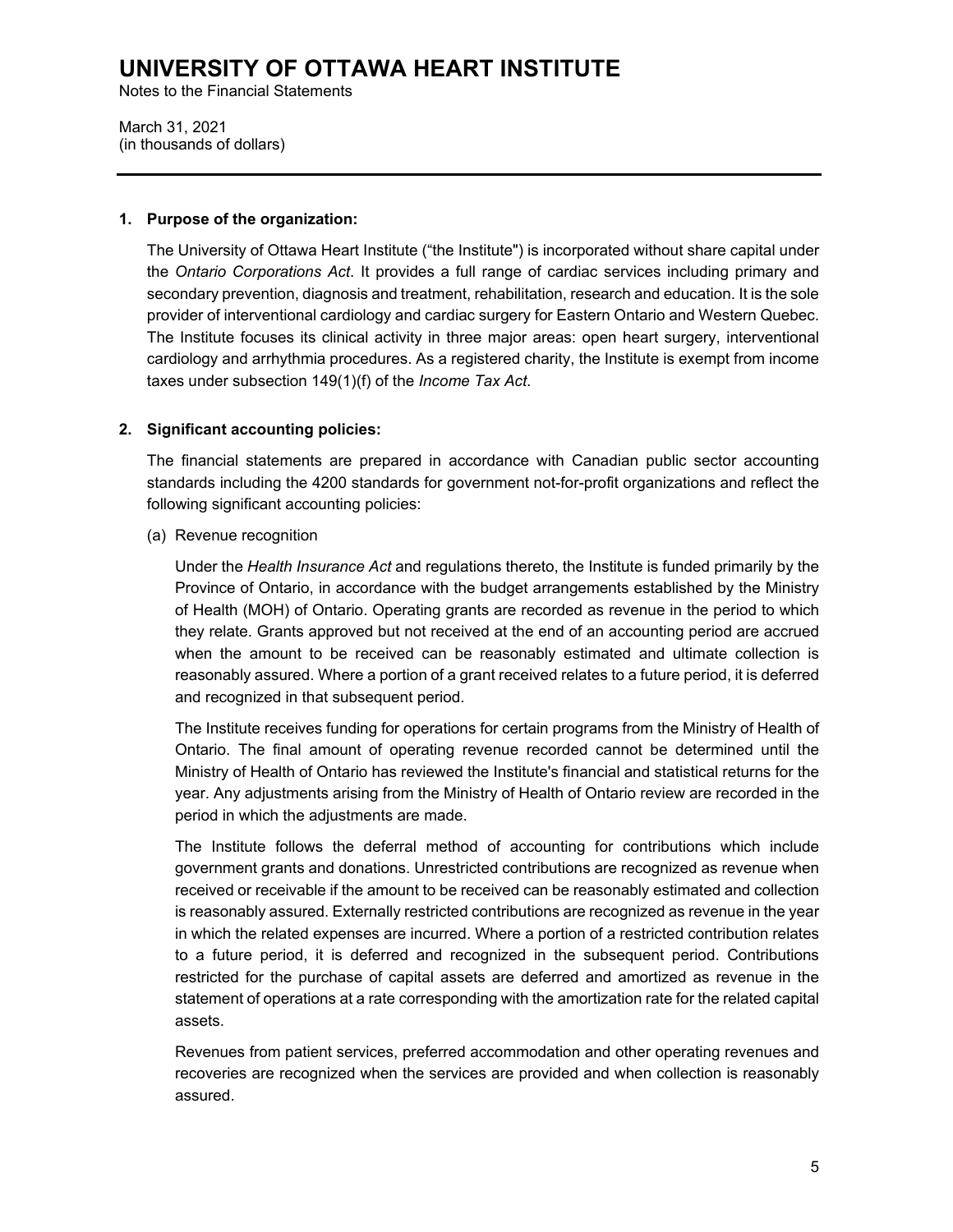Notes to the Financial Statements

March 31, 2021 (in thousands of dollars)

#### **2. Significant accounting policies (continued):**

(b) Contribution and capital grants receivable:

A contribution receivable is recognized as an asset when the amount to be received can be reasonably estimated and ultimate collection is reasonably assured.

Capital grants receivable are related to grants obtained for capital assets acquisitions or projects, which have been approved by the funder and are receivable by the Institute at yearend. Capital grants receivable are also being added to the deferred contributions related to capital assets and amortized in future years at the same rate as the rate of amortization of the related assets.

(c) Contributed services

A substantial number of volunteers contribute a significant amount of their time each year. Because of the difficulty of determining the fair value, contributed services are not recognized in the financial statements.

(d) Inventories:

Inventories are valued at lower of cost and replacement cost, with cost being determined using the average cost basis. Replacement cost is the estimated cost to replenish the inventory at current market prices.

- (e) Financial instruments:
	- (i) Measurement of financial instruments:

The Institute initially measures its financial assets and financial liabilities at fair value, except for certain non-arm's length transactions.

The Institute subsequently measures all of its financial assets and financial liabilities at amortized cost.

Financial assets measured at amortized cost include cash, accounts receivable and capital grants receivable.

Financial liabilities measured at amortized cost include the bank loan, accounts payable and accrued liabilities, accounts payable – Ministry of Health of Ontario, accounts payable - The Ottawa Hospital ("TOH"), accrued liability related to construction and long-term debt.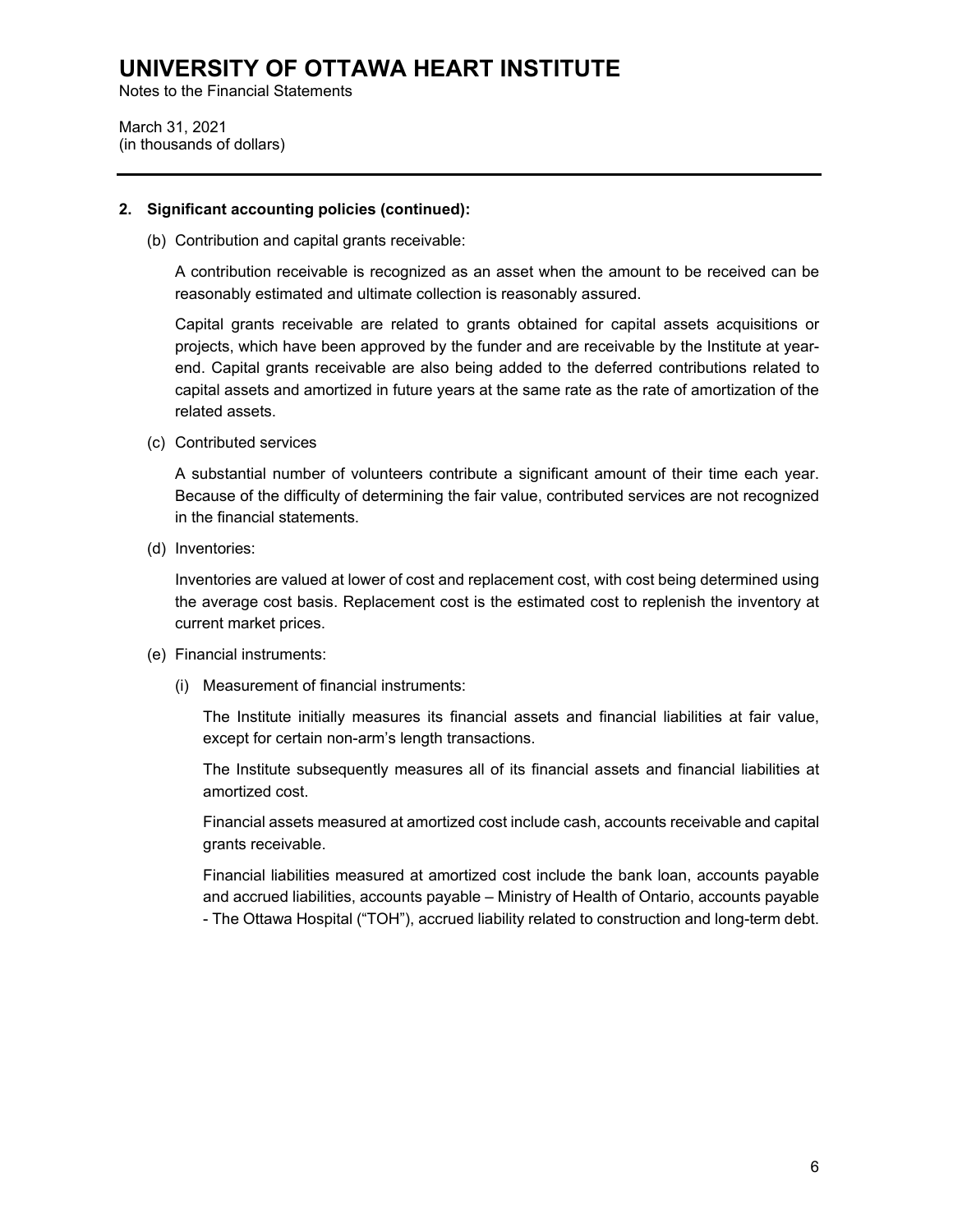Notes to the Financial Statements

March 31, 2021 (in thousands of dollars)

### **2. Significant accounting policies (continued):**

- (e) Financial instruments:
	- (ii) Impairment:

Financial assets measured at amortized cost are tested for impairment when there are indicators of possible impairment. The Institute determines whether a significant adverse change has occurred in the expected timing or amount of future cash flows from the financial asset. If this is the case, the carrying amount of the asset is reduced directly to the higher of the present value of the cash flows expected to be generated by holding the asset, and the amount that could be realized by selling the asset at the balance sheet date. The amount of the write-down is recognized in operations. The previously recognized impairment loss may be reversed to the extent of the improvement, provided it is no greater than the amount that would have been reported at the date of the reversal had the impairment not been recognized previously. The amount of the reversal is recognized in operations.

(iii) Transaction costs:

Transaction costs related to financial instruments subsequently measured at amortized cost adjust the carrying amount of the financial asset or liability and are accounted for in the statement of operations using the straight-line method.

(f) Capital assets and assets under capital lease:

Purchased capital assets and assets under capital lease are recorded at cost. Construction in progress is not amortized until the project is complete and the facilities come into use. Equipment is not amortized until it is ready to be used. Capital assets are amortized on a straight-line basis over the following periods:

| Asset                               | Rate           |
|-------------------------------------|----------------|
|                                     |                |
| Buildings and building improvements | 20 years       |
| Diagnostic and operating equipment  | 5 to 15 years  |
| Network Infrastructure              | 10 to 20 years |

(g) Intangible assets and assets under capital lease:

Purchased intangible assets are recorded at cost and are amortized on a straight-line basis as follows:

| Asset                            | Rate     |
|----------------------------------|----------|
| Software                         | 5 years  |
| <b>Health Information System</b> | 15 years |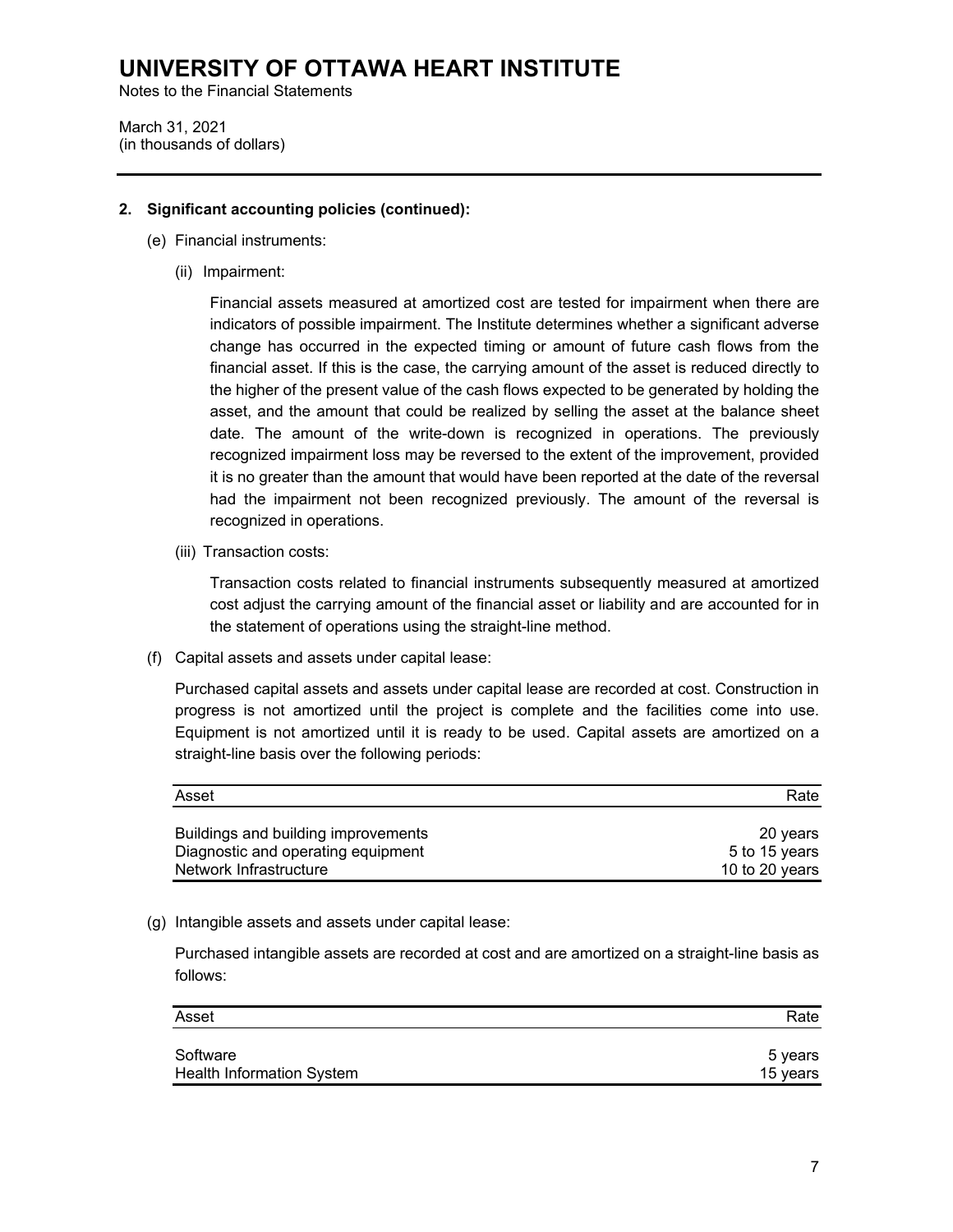Notes to the Financial Statements

March 31, 2021 (in thousands of dollars)

#### **2. Significant accounting policies (continued):**

(a) Write-down of capital assets:

When a capital asset no longer contributes to the Institute's ability to provide services, its carrying amount is written down to residual value, if any. The excess of its net carrying amount over any residual value is recognized as an expense in the statement of operations.

- (b) Employee future benefits:
	- (i) Pension plan:

Substantially all Institute employees are eligible to be members of the Hospitals of Ontario Pension Plan, which is a multi-employer defined benefit plan. The Institute considers the Plan as a defined contributions plan for accounting purposes since there is not sufficient information available to apply defined benefit pension plan accounting standards. Accordingly, the Institute's contributions to the Plan are recognized as expenses based on accounting standards for defined contributions plans.

(ii) Extended health, dental and life benefits:

The Institute provides defined retirement and other future benefits for substantially all retirees and employees. These future benefits include life insurance and health care benefits.

The Institute accrues its obligations for employee benefit plans as the employees render the services necessary to earn the benefits. The cost of non-pension post-retirement and post-employment benefits earned by employees is actuarially determined using the projected benefit method pro-rated on service and management's best estimate of retirement ages of employees and expected health care costs. The most recent actuarial valuation was performed as at March 31, 2019. The next scheduled valuation will be as at March 31, 2022

Adjustments arising from plan amendments, including past service costs, are recognized in the year that the plan amendments occur. Actuarial gains or losses are amortized over the expected average remaining service life of active employees.

(iii) Compensated absences:

Compensation expense is accrued for all employees as entitlement to these payments is earned, in accordance with the Institute's benefit plans for vacation and sick leave.

(c) Cash and cash equivalents:

The Institute's policy is to present bank balances under cash and cash equivalents, including bank overdrafts with balances that can fluctuate from being positive to overdrawn.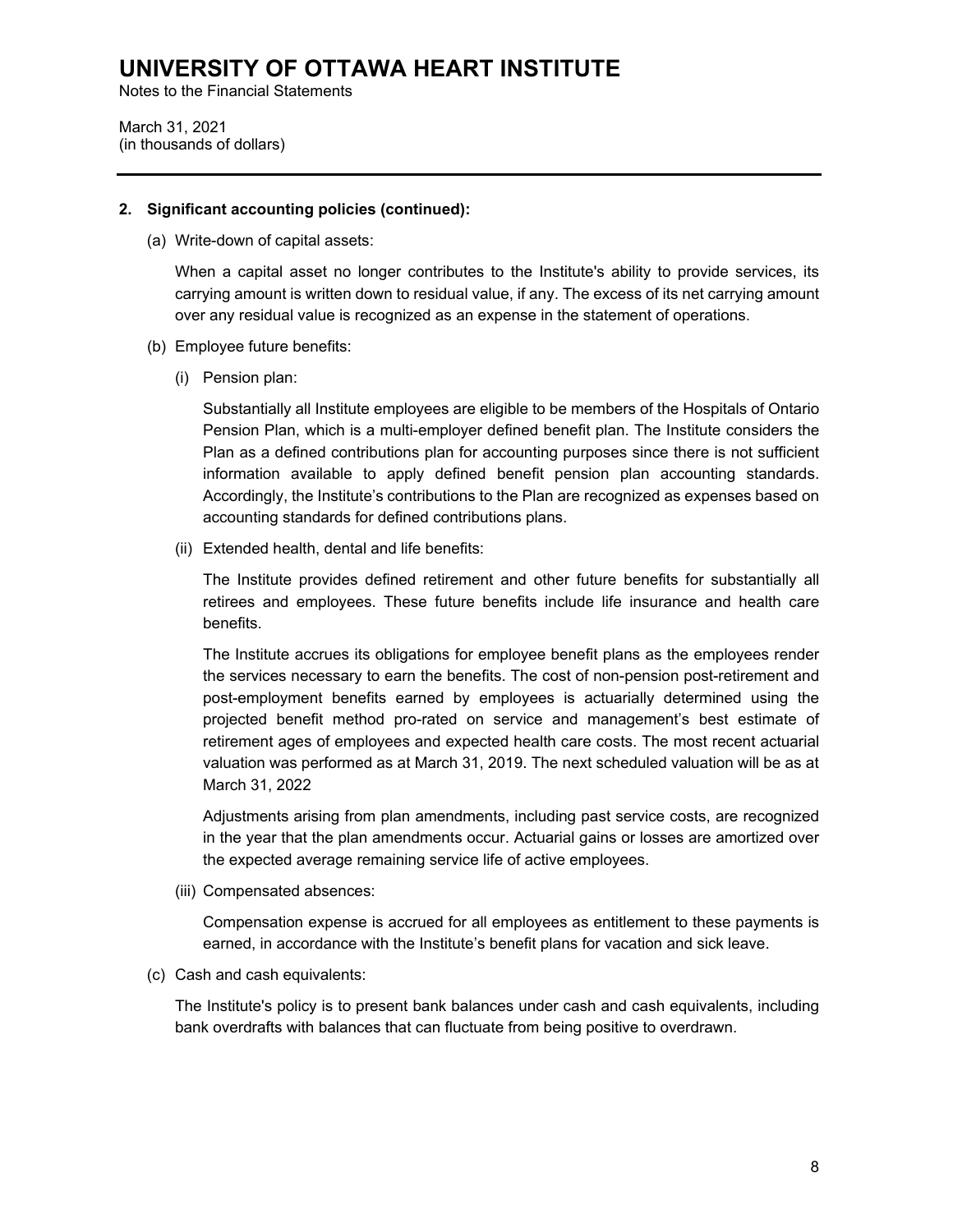Notes to the Financial Statements

March 31, 2021 (in thousands of dollars)

#### **2. Significant accounting policies (continued):**

(d) Use of estimates:

The preparation of financial statements in requires management to make estimates and assumptions that affect the reported amounts of assets and liabilities and the reported amounts of revenues and expenses for the period covered. Actual amounts could differ from these estimates. The main estimates relate to the impairment of financial assets such as the allowance for doubtful accounts, the useful life of capital assets, the valuation of accrued liabilities and of the employee future benefits liability. These estimates are reviewed annually and as adjustments become necessary, they are recorded in the financial statements in the period they become known.

### **3. Capital assets and assets under capital lease:**

|                             |               |    |              |          | 2021    | 2020          |
|-----------------------------|---------------|----|--------------|----------|---------|---------------|
|                             | Accumulated   |    | Net book     | Net book |         |               |
|                             | Cost          |    | amortization |          | value   | value         |
| Capital assets:             |               |    |              |          |         |               |
| Buildings and buildings     |               |    |              |          |         |               |
| improvements                | \$<br>242,085 | \$ | 65,339       | \$       | 176,746 | \$<br>185,770 |
| Diagnostic and operating    |               |    |              |          |         |               |
| equipment                   | 76,141        |    | 52,236       |          | 23,905  | 19,646        |
| Network infrastructure      | 786           |    | 314          |          | 472     | 550           |
| Construction in progress    | 181           |    |              |          | 181     | 254           |
|                             | 319,193       |    | 117,889      |          | 201,304 | 206,220       |
| Assets under capital lease: |               |    |              |          |         |               |
| Operating equipment         | 7.460         |    | 2,238        |          | 5,222   | 5,968         |
|                             | \$<br>326,653 | \$ | 120,127      | \$       | 206,526 | \$<br>212,188 |

The Institute entered into an agreement with a third-party construction company to build and finance the construction of a new building and the renovation of its existing facilities. The total estimated cost of the construction and interest component of this project was \$134,998 plus HST, which was primarily funded by the Ministry of Health of Ontario and by the University of Ottawa Heart Institute Foundation. On January 18, 2020, the project achieved Substantial Completion (as defined in the project's agreement), and therefore the related assets were transferred from construction in progress to the appropriate capital asset categories and were amortized in the current fiscal year.

During the year, the Institute disposed of assets with a cost of \$993 and accumulated amortization of \$993. At March 31, 2020, cost and accumulated amortization amounted to \$314,781 and \$102,593.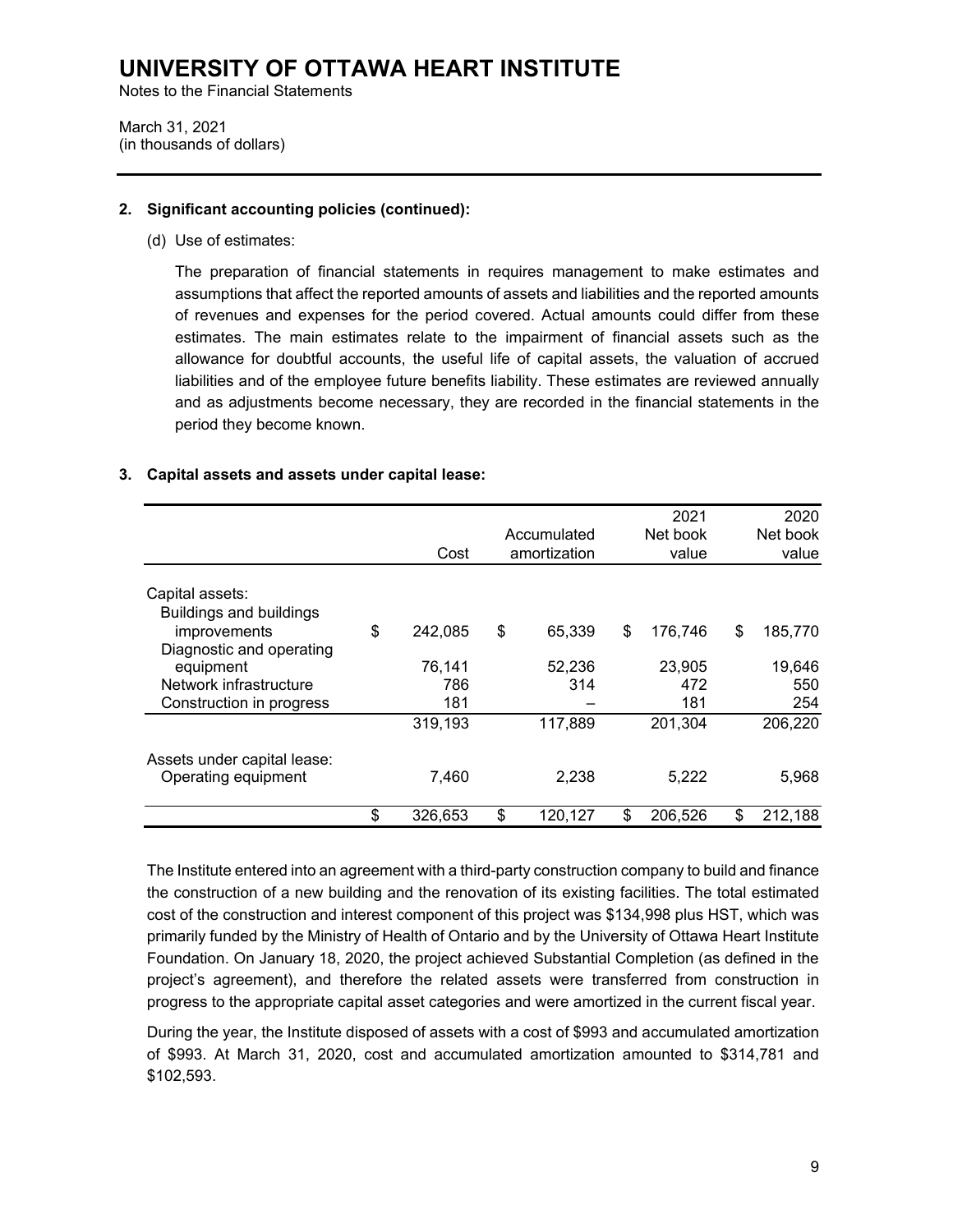Notes to the Financial Statements

### March 31, 2021 (in thousands of dollars)

### **4. Intangible assets and assets under capital lease:**

|                             |              |              | 2021         | 2020         |
|-----------------------------|--------------|--------------|--------------|--------------|
|                             |              | Accumulated  | Net book     | Net book     |
|                             | Cost         | amortization | value        | value        |
| Intangible assets:          |              |              |              |              |
| Software                    | \$<br>894    | \$<br>716    | \$<br>178    | \$<br>357    |
| Health information system   | 10,196       | 1,359        | 8,837        | 9,538        |
|                             | 11,090       | 2,075        | 9,015        | 9,895        |
| Assets under capital lease: |              |              |              |              |
| Health information system   | 1,973        | 264          | 1,709        | 1,841        |
|                             | \$<br>13,063 | \$<br>2,339  | \$<br>10.724 | \$<br>11,736 |

At March 31, 2020, cost and accumulated amortization amounted to \$13,086 and \$1,350.

### **5. Bank loan:**

On October 31, 2019 the Institute repaid their operating line of credit with a pre-approved term loan of \$15,000, with an interest rate fixed through a SWAP contract at 3.07% and maturing on October 31, 2024.

The Institute also has an overdraft lending agreement with the Toronto Dominion Bank for an amount of \$500 for the purpose of financing a Letter of Credit for the City of Ottawa in connection with the construction in progress. This operating loan is repayable on demand, bears interest at prime rate minus 0.75% and is secured by a general security agreement. This operating loan was not used by the Institute as of March 31, 2021.

### **6. Employee future benefits and pension plan:**

#### (a) Extended health, dental and life benefits:

The Institute offers a defined benefit plan which provides extended health care and dental insurance benefits to certain of its employees. This coverage is extended to the post-retirement period. The most recent complete actuarial valuation of employee future benefits was completed as at March 31, 2019. The next scheduled valuation will be as at March 31, 2022.

As The Ottawa Hospital (TOH) manages all human resources functions for the Institute, the Institute's employees are offered the same future benefits as are offered to the employees of TOH and are included in the overall calculation of estimated future benefits. The Institute's share of the employee future benefits is calculated using the Institute's management best estimate.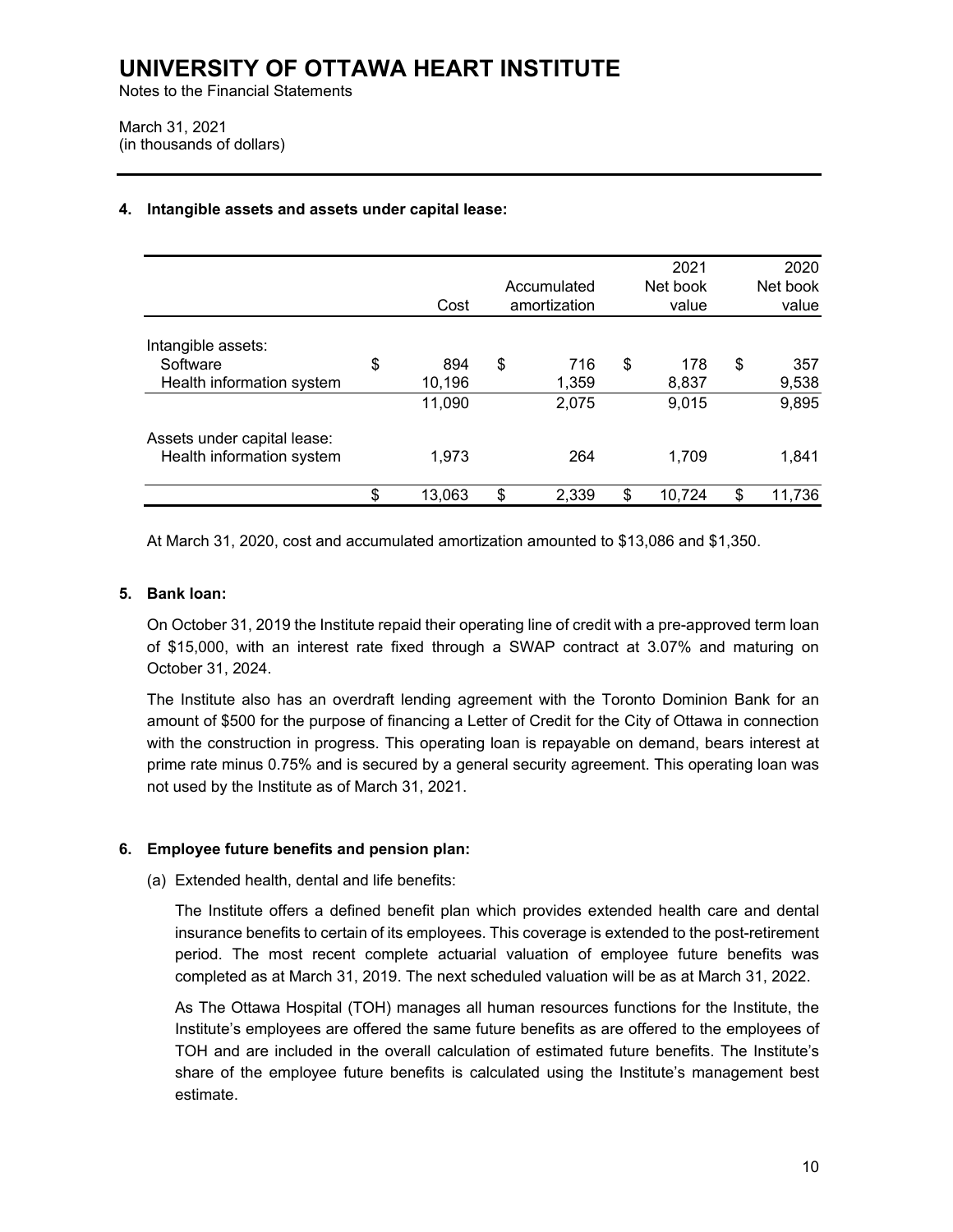Notes to the Financial Statements

#### March 31, 2021 (in thousands of dollars)

#### **6. Employee future benefits and pension plan (continued):**

(a) Extended health, dental and life benefits:

As at March 31, 2021, the Institute's estimated extrapolated liability associated with the employee future benefits plan is as follows:

|                                                             |   | 2021         | 2020         |
|-------------------------------------------------------------|---|--------------|--------------|
| Accrued benefit obligation<br>Unamortized experience losses | S | 5.661<br>761 | 5.754<br>512 |
| Employee future benefits liability                          |   | 6.422        | 6.266        |

plan deficit equal to the accrued benefit obligation. The Institute's defined benefit plan for employee future benefits is not funded, resulting in a

The significant actuarial assumptions used in measuring the Institute's accrued benefit obligation are as follows:

|                                                      | 2021       | 2020       |
|------------------------------------------------------|------------|------------|
| Discount rate – accrued benefit obligation           | 3.21%      | 3.29%      |
| Dental cost increases                                | 3.50%      | 3.50%      |
| Extended health care cost increases                  | 7.50%      | 7.50%      |
| Expected average remaining service life of employees | 16.6 years | 17.1 years |

\* Decreasing by 0.5% per annum to an ultimate rate of 4.50%.

The employee future benefits liability increased by \$156 for the year ended March 31, 2021 (2020: increased by \$831). This amount is included in the salaries and benefits expense in the statement of operations and is comprised of the following:

|                                   | 2021        |    | 2020  |
|-----------------------------------|-------------|----|-------|
| Balance, beginning of year        | \$<br>6,266 | \$ | 5,435 |
| Current service cost              | 338         |    | 961   |
| Interest cost                     | 189         |    | 202   |
| Benefits paid                     | (341)       |    | (351) |
| Amortization of experience losses | (30)        |    | 19    |
|                                   | \$<br>6,422 | œ  | 6,266 |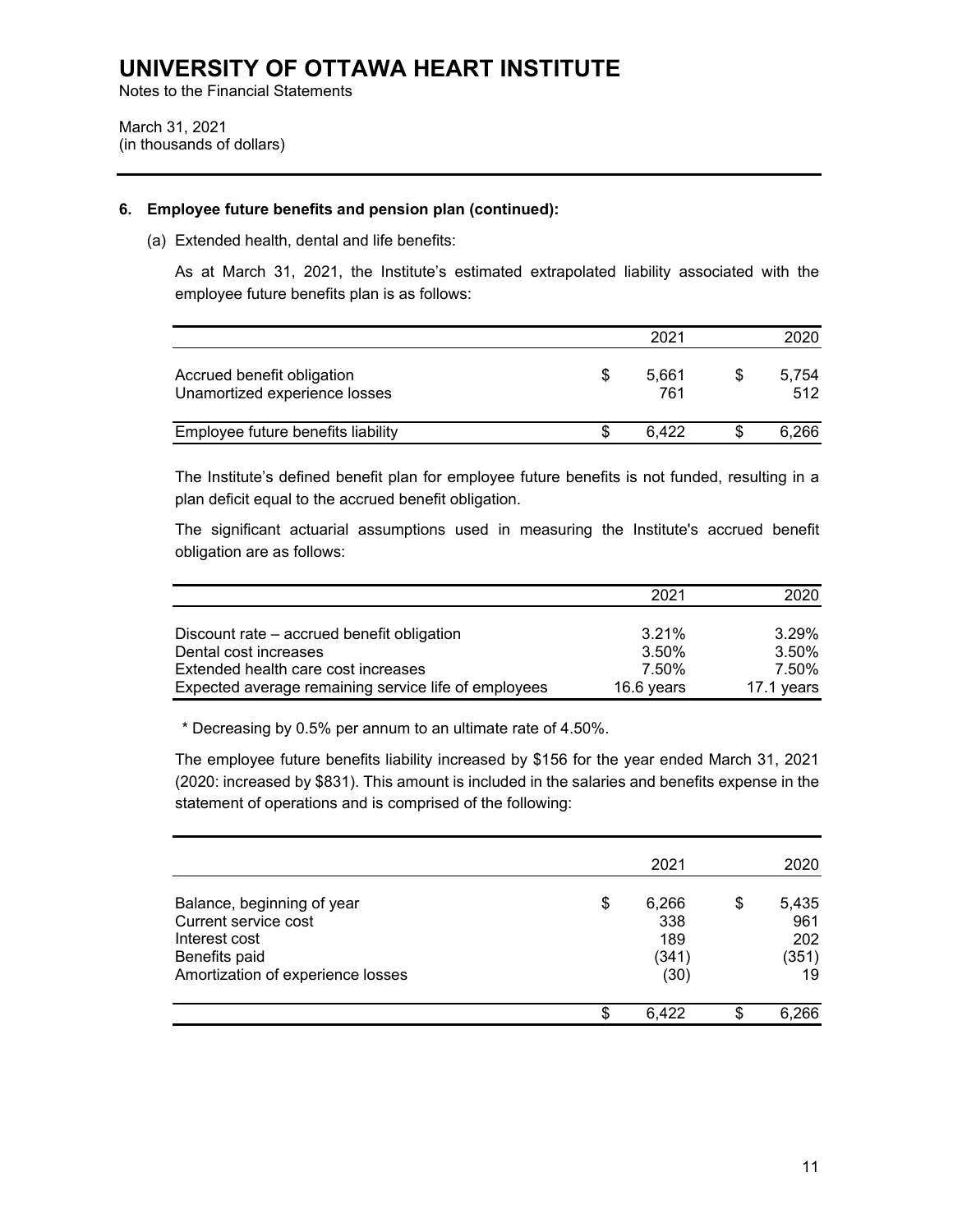Notes to the Financial Statements

March 31, 2021 (in thousands of dollars)

#### **6. Employee future benefits and pension plan (continued):**

(b) Hospital of Ontario Pension Plan:

Substantially all of the employees of the Institute are members of the Hospital of Ontario Pension Plan (the "Plan"), which is a multi-employer defined benefit pension plan available to all eligible employees of the participating members of the Ontario Hospital Association. Contributions to the Plan made during the year by the Institute for the benefit of its employees amounted to \$6,159 (2020: \$6,182) and are included in the salaries and benefits expense in the statement of operations.

Variances between actuarial funding estimates and actual experience may be material and differences are generally funded by the participating members. The most recent actuarial valuation of the Plan as at December 31, 2019 indicates that the Plan is fully funded.

### **7. Deferred contributions related to capital assets:**

Deferred contributions related to capital assets represent unamortized amount of donations and grants restricted for the purchase of capital assets. The amortization of capital contributions is recorded as revenue in the statement of operations at a rate corresponding to the amortization rate of the related capital assets.

|                                                                                                                                                                                                              | 2021                          | 2020                                    |
|--------------------------------------------------------------------------------------------------------------------------------------------------------------------------------------------------------------|-------------------------------|-----------------------------------------|
| Balance, beginning of year<br>Plus: Contributions received or recognized during the year<br>Less: Contributions applied to cover equipment expense<br>Less: Amortization of capital contributions to revenue | 198.934<br>4,282<br>(15, 635) | 179.893<br>33,376<br>(280)<br>(14, 055) |
|                                                                                                                                                                                                              | 187.581                       | 198,934                                 |

During the year, a contribution of \$392 was received for the Health Infrastructure Fund (HIRF). In light of the unprecedented and exceptional circumstances related to COVID-19, the Institute was unable to spend \$122 of the total contribution. It was deferred and will be used for the same purpose as the original funding in the year ending March 31, 2022.

In the preceding year, \$38 of the total HIRF received was deferred for later use. The funds have been used for the same purpose as the original funding in the year ending March 31, 2021.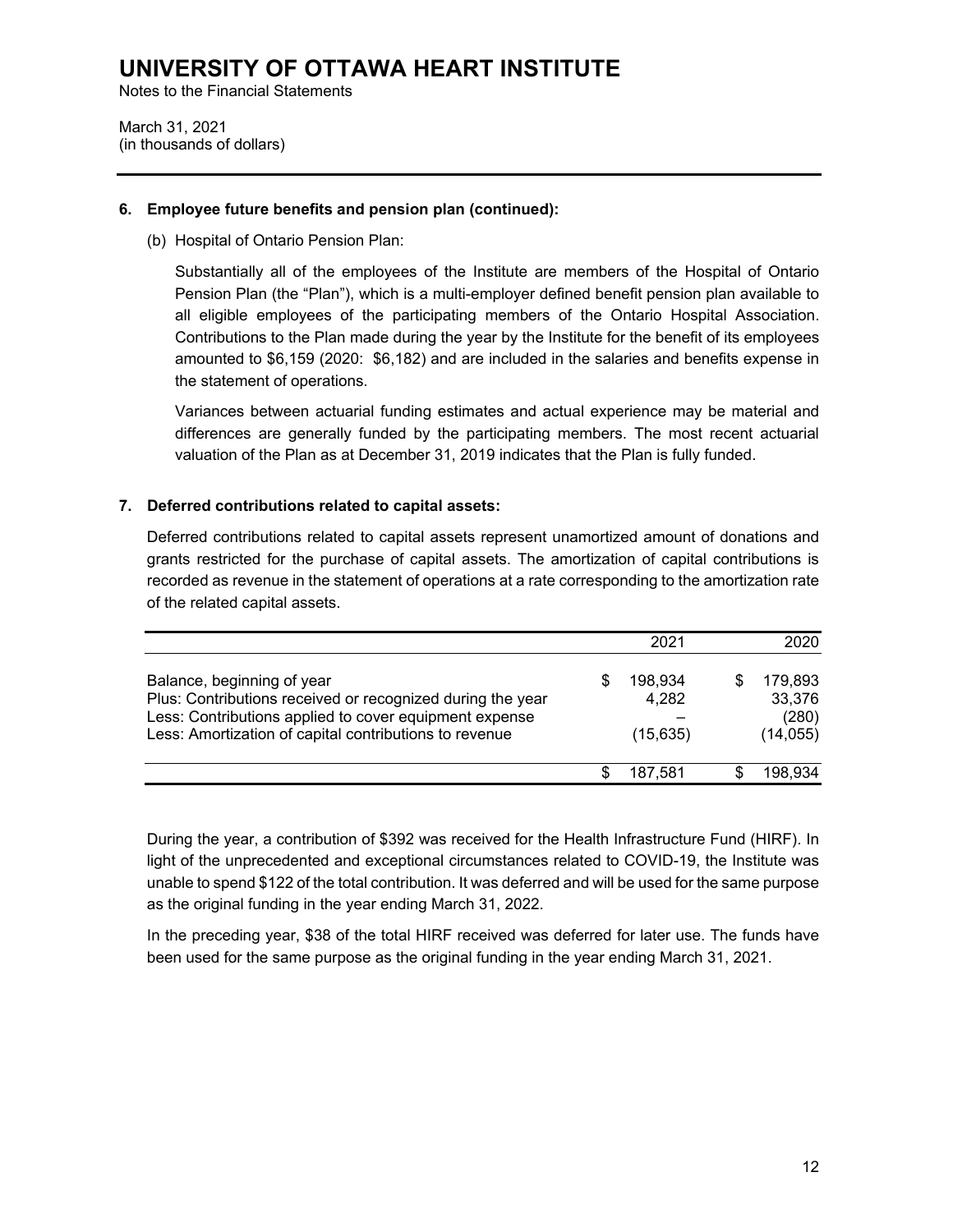Notes to the Financial Statements

### March 31, 2021 (in thousands of dollars)

### **8. Long-term debt**

|                                                                                                                                                                | 2021         |    | 2020    |
|----------------------------------------------------------------------------------------------------------------------------------------------------------------|--------------|----|---------|
| Term loan secured by a general security agreement<br>$-2.23\%$ , maturing on March 27, 2025, payable in<br>monthly instalments of \$93, principal and interest | \$<br>4.273  | S  | 5.281   |
| Term loan - interest rate fixed through a SWAP<br>contract at 3.07%, maturing on October 31, 2029,<br>payable in monthly instalments of \$125 principal        | 12,875       |    | 14,375  |
|                                                                                                                                                                | 17,148       |    | 19,656  |
| Current portion of long-term debt                                                                                                                              | (2,531)      |    | (2,508) |
|                                                                                                                                                                | \$<br>14.617 | \$ | 17,148  |

Long-term debt estimated principal repayments and renewable balance over the next years are as follows:

|      | Payable     | Renewable   |
|------|-------------|-------------|
| 2022 | \$<br>2,531 | \$          |
| 2023 | 2,554       |             |
| 2024 | 2,578       |             |
| 2025 | 1,985       | 7,500       |
|      |             |             |
|      | \$<br>9,648 | 7,500<br>\$ |

(a) The Institute has entered into a \$15,000 term loan with Scotiabank on October 31, 2019. This term loan is secured by a general security agreement. The interest rate is fixed through an interest rate swap at 3.07%. As at March 31, 2021 the SWAP contract showed an accumulated unrealized loss of \$592 (2020: \$1,075).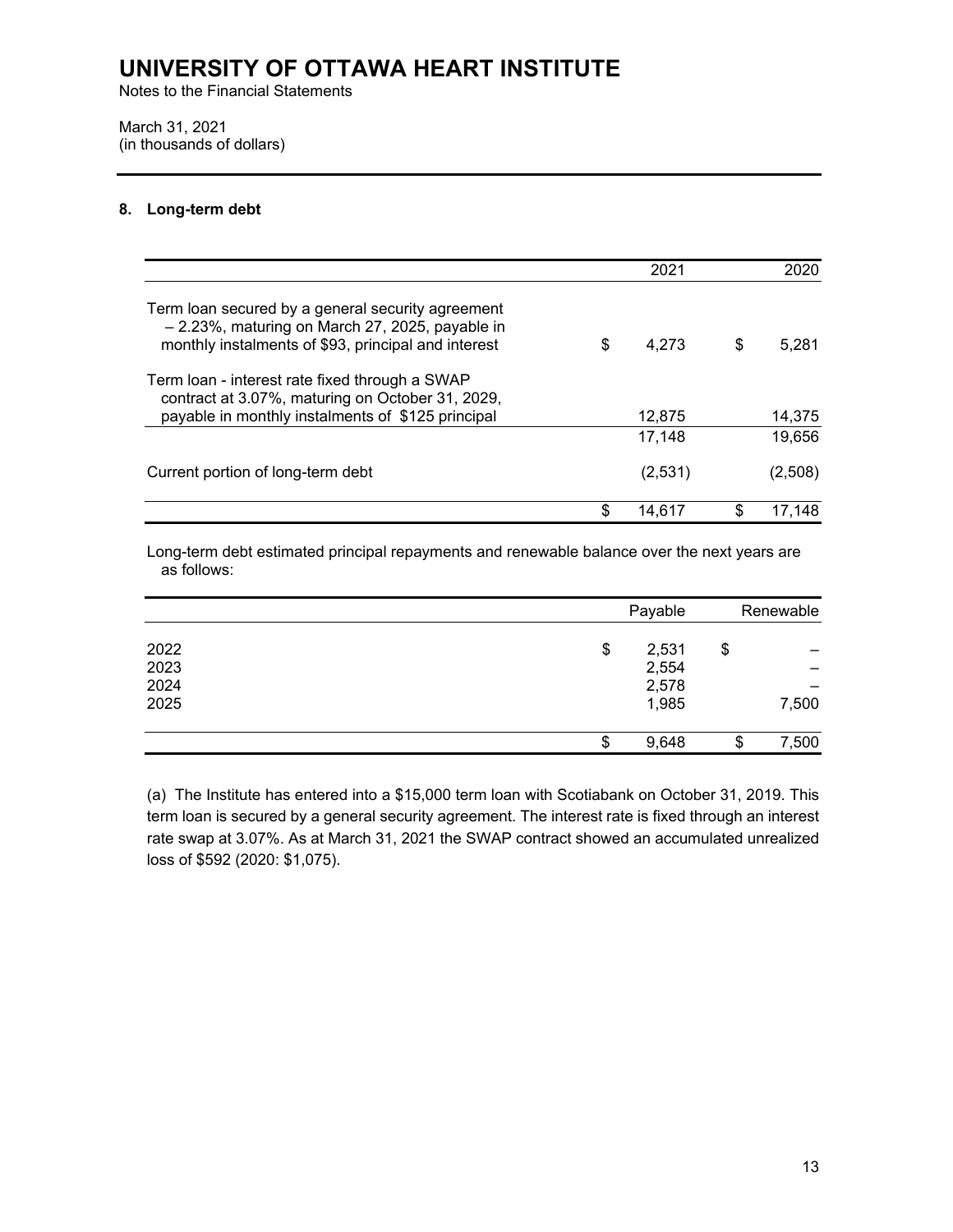Notes to the Financial Statements

#### March 31, 2021 (in thousands of dollars)

## **9. Obligation under capital lease:**

|                                                                                                                                                                                                                                                                                                          | 2021        | 2020        |
|----------------------------------------------------------------------------------------------------------------------------------------------------------------------------------------------------------------------------------------------------------------------------------------------------------|-------------|-------------|
| Imaging equipment lease contract with a net book value of<br>\$5,968 - 5.45%, maturing in April 2028 after a renewable<br>period of five years, payable in monthly instalments of<br>\$82 until April 2023 and of \$79 from May 2023 to,<br>April 2028 with a purchase option at maturity of one dollar. | \$<br>5.634 | \$<br>6.293 |
| Software license contract for the Health Information System<br>with a net book value of $$1,841 - 3.14\%$ , maturing in<br>August 2024, payable in monthly instalments of \$36,<br>with ownership automatically transferred to the Institute at                                                          |             |             |
| the end of the contract at no cost.                                                                                                                                                                                                                                                                      | 1,402       | 1,784       |
|                                                                                                                                                                                                                                                                                                          | 7.036       | 8,077       |
| Current portion of obligation under capital lease                                                                                                                                                                                                                                                        | (1,091)     | (1,041)     |
|                                                                                                                                                                                                                                                                                                          | \$<br>5.945 | \$<br>7,036 |

Future minimum lease payments of the obligation under capital lease for the next years are as follows:

| \$<br>2022                       | 1,418       |
|----------------------------------|-------------|
| 2023                             | 1,418       |
| 2024                             | 1,383       |
| 2025                             | 1,128       |
| 2026                             | 947         |
| Thereafter                       | 1,974       |
|                                  | 8,268       |
| Interest included in instalments | 1,232       |
|                                  | 7,036<br>\$ |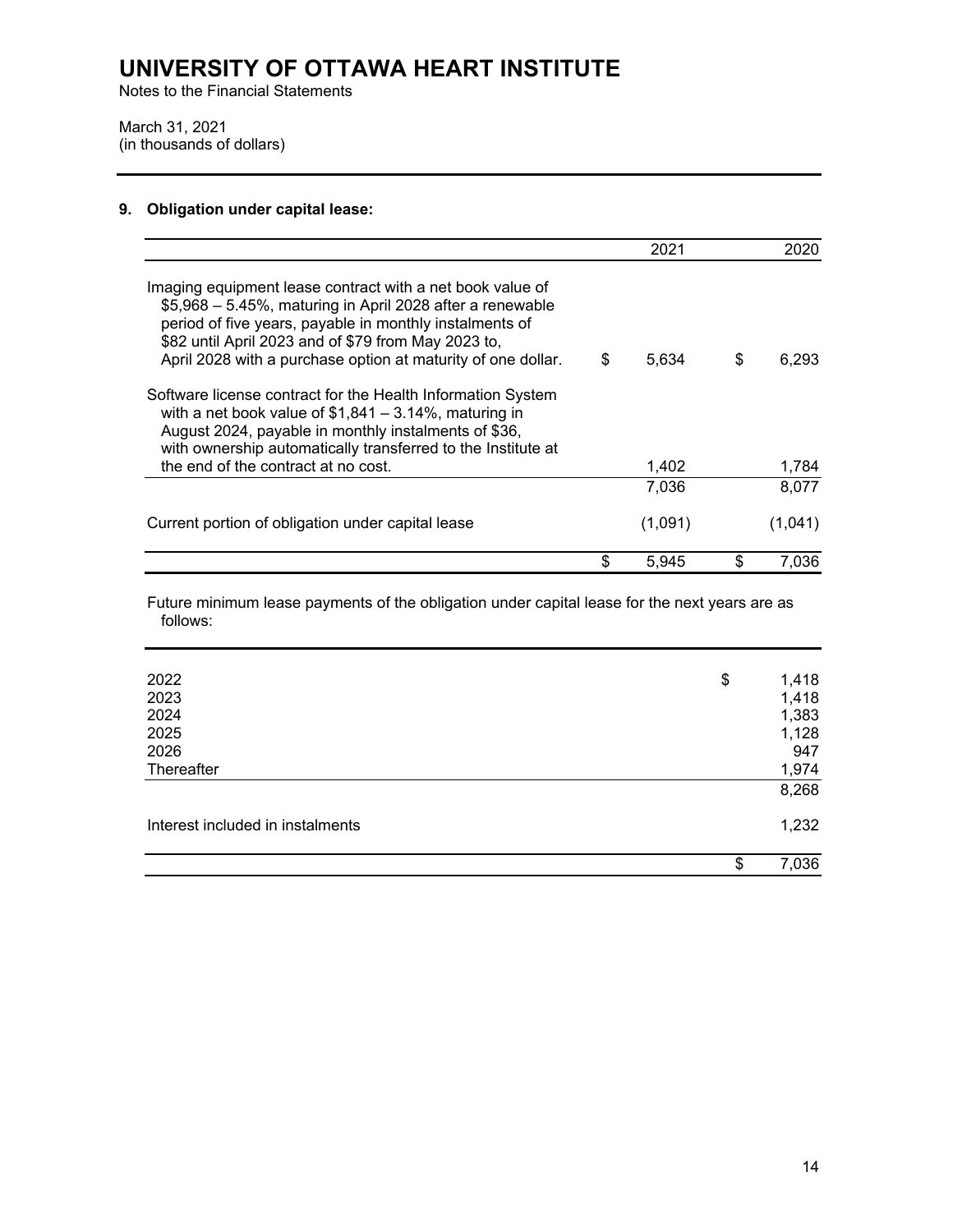Notes to the Financial Statements

### March 31, 2021 (in thousands of dollars)

### **10**. **Investment in capital assets and assets under capital lease:**

Investment in capital assets and assets under capital lease is calculated as follows:

|                                                                                                   |    | 2021              |   | 2020              |
|---------------------------------------------------------------------------------------------------|----|-------------------|---|-------------------|
| Capital assets and assets under capital lease<br>Intangible assets and assets under capital lease | S  | 206,526<br>10.724 | S | 212,188<br>11,736 |
|                                                                                                   |    | 217,250           |   | 223,924           |
| Financed by:                                                                                      |    |                   |   |                   |
| Deferred contributions related to capital assets                                                  |    | 187,581           |   | 198,934           |
| Long-term debt                                                                                    |    | 17.148            |   | 19,656            |
| Obligation under capital lease                                                                    |    | 7.036             |   | 8,077             |
|                                                                                                   |    | 211,765           |   | 226,667           |
| Net investment in capital assets and assets                                                       |    |                   |   |                   |
| under capital lease, end of year                                                                  | \$ | 5.485             |   | (2.743)           |

Net change in investment in capital assets and assets under capital lease is calculated as follows:

|                                                                                                                 | 2021               | 2020              |
|-----------------------------------------------------------------------------------------------------------------|--------------------|-------------------|
| Recognition of capital grants receivable                                                                        | \$                 | \$<br>(46, 055)   |
| Acquisition of capital assets and assets under<br>capital lease                                                 | 11,872             | 24,998            |
| Proceeds (acquisitions) of intangible assets and                                                                |                    |                   |
| assets under capital lease<br>Amount funded by deferred contributions related to                                | (23)               | 2,531             |
| capital assets received or receivable                                                                           | (4,282)            | (33, 376)         |
| Amounts funded by capital lease:<br>Additions                                                                   |                    | (1, 973)          |
| Repayment                                                                                                       | 1,041              | 712               |
| Amounts funded by long-term debt and bank loan:<br>Proceeds                                                     |                    | (15,000)          |
| Repayment                                                                                                       | 2,508              | 4,811             |
| Amounts funded by accrued liability related to construction<br>Contributions applied to cover equipment expense |                    | 50,808<br>280     |
| Amortization of deferred contributions related to capital assets                                                | 15,635             | 14,055            |
| Amortization of capital assets and assets under capital lease<br>Amortization of intangible assets              | (17, 534)<br>(989) | (18,034)<br>(992) |
|                                                                                                                 |                    |                   |
|                                                                                                                 | \$<br>8,228        | \$<br>(17, 235)   |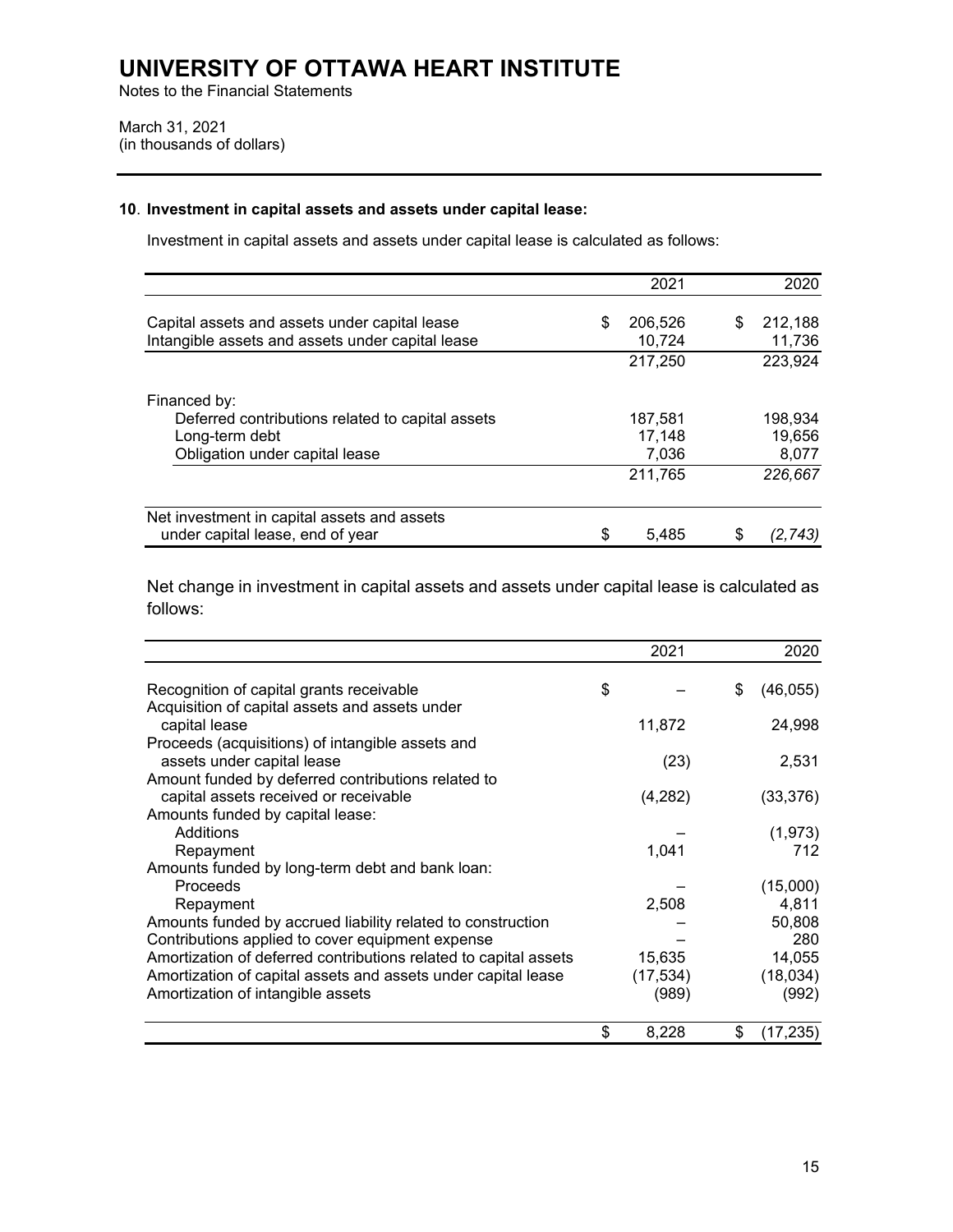Notes to the Financial Statements

#### March 31, 2021 (in thousands of dollars)

### **11. Net change in non-cash working capital items:**

|                                                          |   | 2021   | 2020            |
|----------------------------------------------------------|---|--------|-----------------|
| Accounts receivable                                      | S | 9.906  | \$<br>(17, 536) |
| Inventories                                              |   | 606    | (201)           |
| Prepaid expenses                                         |   | 71     | (203)           |
| Accounts payable and accrued liabilities                 |   | 8,103  | 7,892           |
| Accounts payable - Ministry of Health and Long-Term Care |   | 13,089 | (202)           |
| Accounts payable - The Ottawa Hospital                   |   | 161    | 852             |
| Net change in non-cash working capital                   |   | 31.936 | (9,398)         |

### **12. Risk management:**

The Institute is exposed to a variety of financial risks including credit, interest rate and liquidity risks. The Institute's overall risk management program focuses on the unpredictability of financial markets and seeks to minimize potential adverse effects on the Institute's financial performance.

(a) Credit risk:

Credit risk is the risk that one party to a financial instrument will cause a financial loss for the other party by failing to discharge an obligation. The Institute's main credit risks relate to its accounts receivable. The Institute provides credit to its patients in the normal course of its operations.

The Institute is exposed to credit risk in the event of non-payment by patients for non-insured services and services provided to non-resident patients. This risk is common to hospitals as they are required to provide care for patients regardless of their ability to pay for services.

The Institute establishes allowances for doubtful accounts while keeping in mind the specific credit risk of patients and their historic tendencies and economic situation. Approximately 30% of the total accounts receivable is to be received from insurers and patients, 57% from the Ministry of Health of Ontario, 5% related to harmonized sales tax receivable and 8% from other organizations. The Institute considers that no significant risk arises from that situation.

|                                                                 |    | 30 days             | 60 days             | 90 davs        | Over<br>90 days     | 2021<br>Total       | 2020<br>Total   |
|-----------------------------------------------------------------|----|---------------------|---------------------|----------------|---------------------|---------------------|-----------------|
| Patients accounts<br>Receivable<br>balances<br>Less: allowances | \$ | $3,701$ \$<br>(159) | $2,137$ \$<br>(136) | 467 \$<br>(37) | $1.929$ \$<br>(532) | $8,234$ \$<br>(864) | 14,045<br>(830) |
| Net                                                             | S  | $3.542$ \$          | $2.001$ \$          | 430 \$         | $1,397$ \$          | 7,370 \$            | 13.215          |

At March 31, 2021, the following patients accounts receivable were outstanding: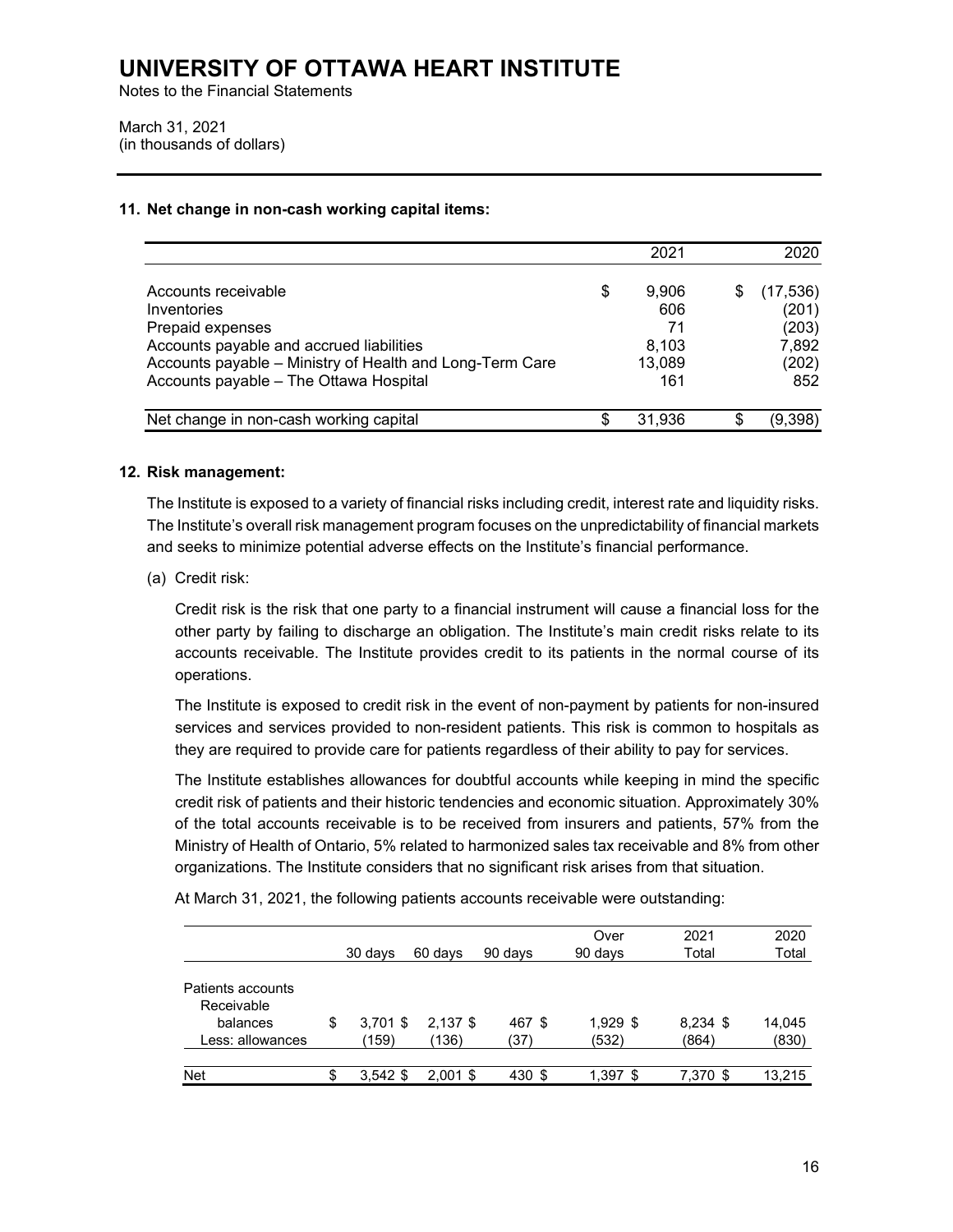Notes to the Financial Statements

March 31, 2021 (in thousands of dollars)

#### **12. Risk management (continued):**

(b) Interest rate risk:

Institute to a fair value risk while the floating-rate instruments subject it to a cash flow risk. Interest rate risk is the risk that the fair value or future cash flows of a financial instrument will fluctuate because of changes in market interest rates. The Institute is exposed to interest risk on its fixed and floating interest rate financial instruments. Fixed-rate instruments subject the

To manage its interest rate risk, the Institute has entered into an interest rate swap agreement as described in Note 8. Consequently, the Institute's long-term debt bears a fixed interest rate and, as a result, the risk exposure is minimal.

For the Institute's bank loan and balance due to TOH bearing a variable interest rate, the Institute's interest risk exposure is function of the changes of the underlying variable. However, a variation of 1% of the variable would not have a significant effect on the net earnings and financial position of the Institute.

(c) Liquidity risk:

Liquidity risk is the risk the Institute will not be able to meet its financial obligations when they come due. The Institute manages its liquidity risk by forecasting cash flows from operations and anticipating investing and financing activities and maintaining credit facilities to ensure it has sufficient available funds to meet current and foreseeable financial requirements.

As at March 31, 2021, the Institute had the following financial liabilities with the following due dates:

|                          |                 | More than   | More than   |                  |           |        |
|--------------------------|-----------------|-------------|-------------|------------------|-----------|--------|
|                          |                 | 6 months    | 1 year and  |                  |           |        |
|                          | Up to           | and up to   | <b>up</b>   | More than        | 2021      | 202    |
|                          | 6 months        | 1 year      | to 5 years  | 5 years          | Total     | Total  |
|                          |                 |             |             |                  |           |        |
| Accounts payable and     |                 |             |             |                  |           |        |
| accrued liabilities      | \$<br>22.926    | \$<br>4.193 | \$<br>5,350 | \$<br>289<br>-\$ | 32.758 \$ | 24.655 |
| Accounts payable -       |                 |             |             |                  |           |        |
| <b>MOHLTC</b>            | 15.659          |             |             |                  | 15.659    | 2.570  |
| Due to TOH               | 5.696           |             |             |                  | 5.696     | 5.535  |
| Long-term debt           | 1.262           | 1.269       | 8,617       | 6.000            | 17.148    | 19,656 |
| Obligation under capital |                 |             |             |                  |           |        |
| lease                    | 539             | 552         | 4.083       | 1.862            | 7.036     | 8,077  |
|                          |                 |             |             |                  |           |        |
|                          | \$<br>46.082 \$ | $6,014$ \$  | 18,050 \$   | $8,151$ \$       | 78,297 \$ | 60,493 |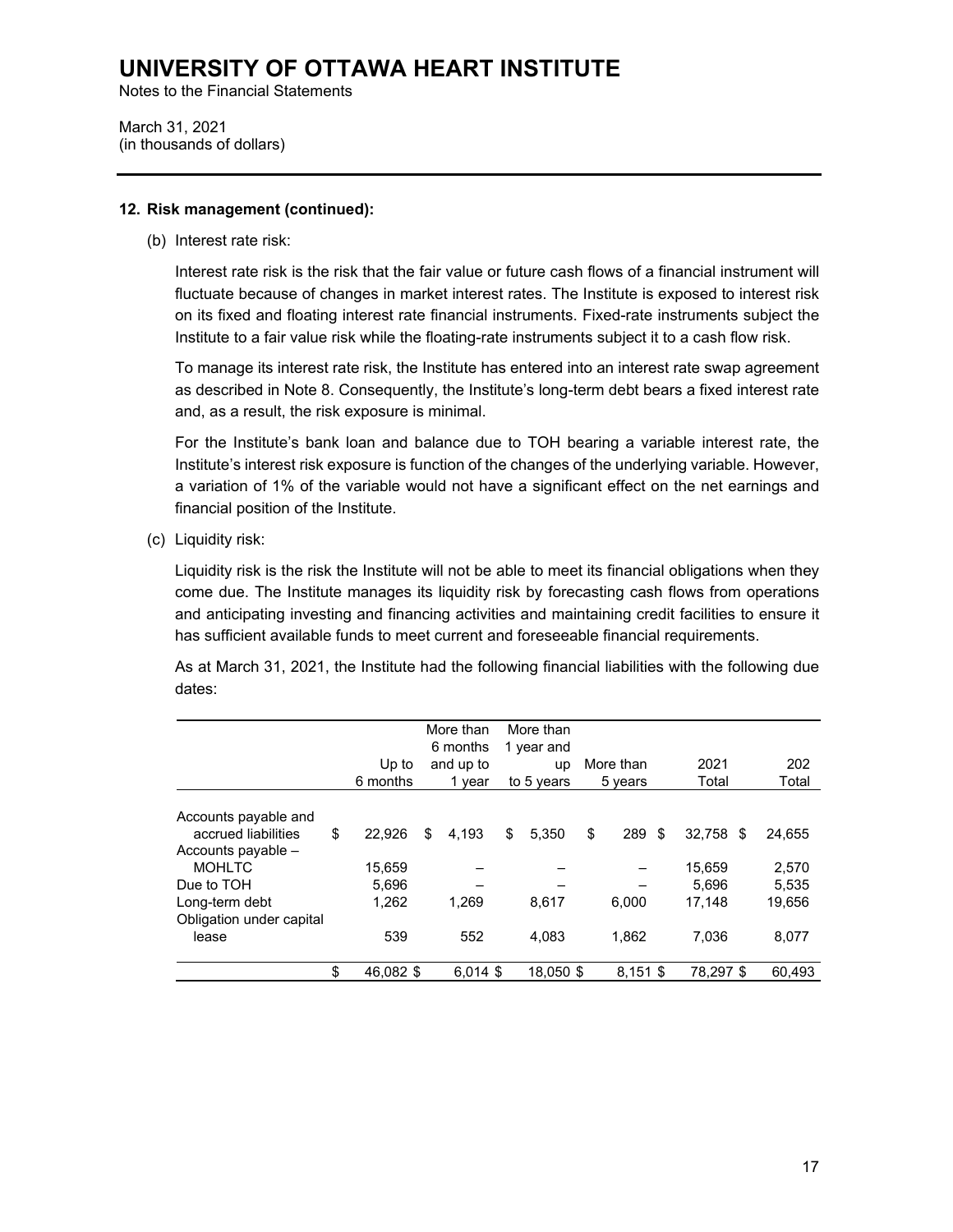Notes to the Financial Statements

March 31, 2021 (in thousands of dollars)

#### **13. Economic Interests:**

The following transactions are considered to be in the normal course of operations and are measured at the exchange amount.

(a) The Ottawa Hospital:

 TOH. The Institute has entered into service agreements with TOH where several services such The Institute has an economic interest in TOH due to the relationship between the Institute and as laboratory services, facilities and administrative support are provided by TOH. Therefore, the services rendered by TOH are currently essential to the Institute's operational activities. The service agreement is in effect until March 31, 2021 and each service level agreement is negotiated annually at fair market value per service rendered and based on the volume of activities. During the year, the Institute made total payments to TOH under the service agreements in the amount of \$19,905 (2020: \$21,295).

Furthermore, the land used by the Institute for its premises is owned by TOH. The land is leased to the Institute under a long-term agreement expiring March 31, 2035 for an annual nominal payment of \$1.

As at March 31, 2021, the Institute has an unsecured account payable to TOH of \$5,696 (2020: \$5,535) bearing interest at prime rate.

(b) University of Ottawa Heart Institute Foundation:

The Institute has an economic interest in the Ottawa Heart Institute Foundation (the "Foundation) since the Foundation raises funds and holds resources that are used to benefit the Institute. The Foundation coordinates and promotes fundraising and endowment activities to support and fund capital projects of the Institute and various other programs and activities such as research, patient care, education and other activities concerning cardiovascular health at the Institute and the Ottawa Heart Institute Research Corporation ("the Corporation"). The Foundation is incorporated without share capital under the Canada Not-for-Profit Corporations Act. The Foundation is a registered charity and, as such, is exempt from income taxes under subsection 149(1)(l) of the Income Tax Act.

Included in accounts receivable is \$132 (2020: \$22) owing from the Foundation mainly for capital funding. Included in accrued liabilities is \$12,945 (2020: \$Nil) owing to the Foundation.

During the year, the Institute received funding of \$1,319 (2020: \$17,762) from the Foundation to support clinical programs, equipment purchases and capital programs.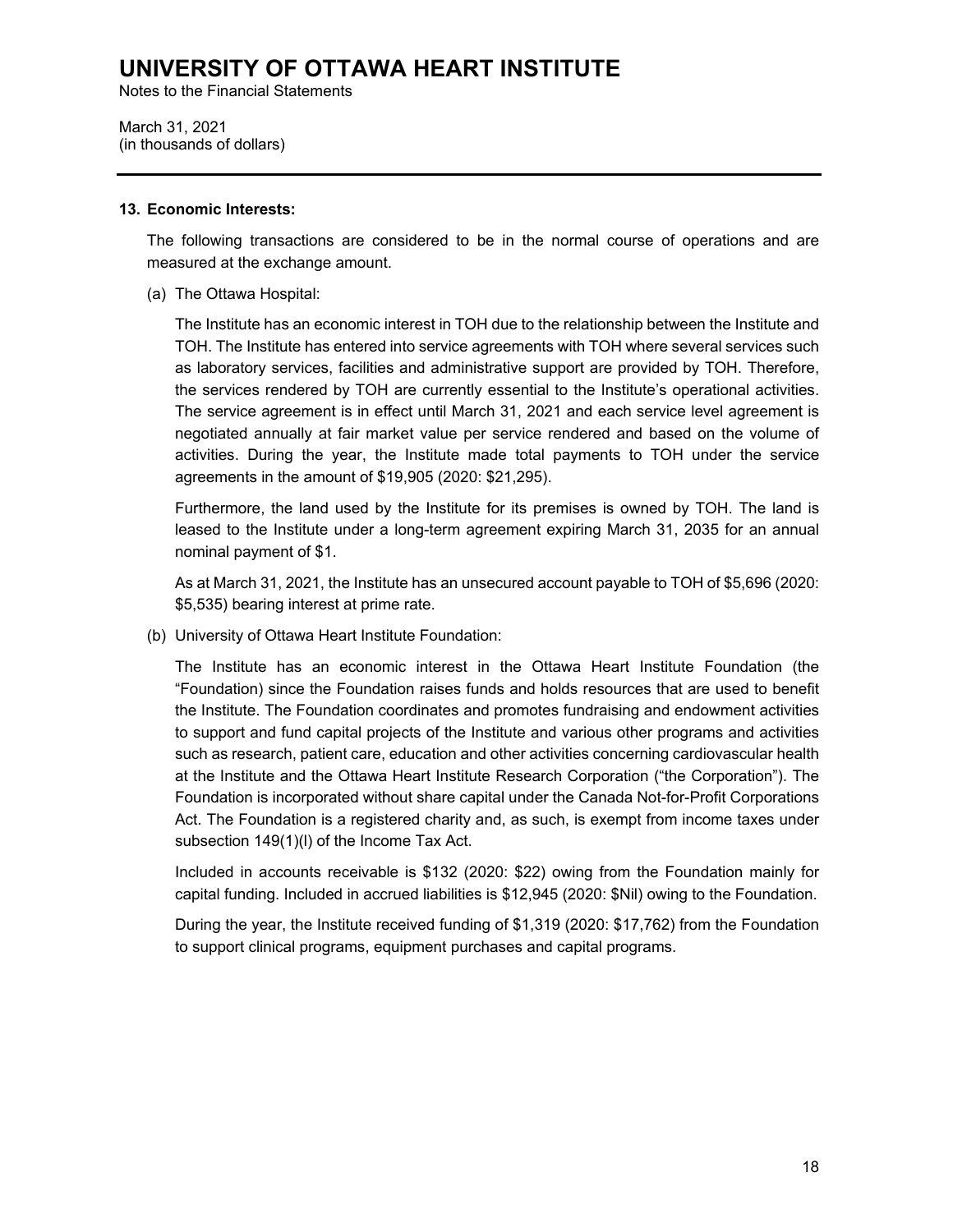Notes to the Financial Statements

March 31, 2021 (in thousands of dollars)

#### **13. Economic Interests (continued)**

(c) Ottawa Heart Institute Research Corporation:

The Institute has an economic interest in the Ottawa Heart Institute Research Corporation ("the Corporation"). The purpose of the Corporation is to conduct, acquire, solicit or receive research contributions to operate and maintain laboratories and a research facility for the benefit of the Institute. The Corporation is a registered charity and, as such, is exempt from income taxes under subsection 149(1)(l) of the *Income Tax Act*. In addition, the Corporation is classified as a non-profit corporation for scientific research and experimental development as defined in subsection 149(1)(l) of the *Income Tax Act*. The Corporation is incorporated without share capital under the *Canada Not-for-Profit Corporations Act*.

As at March 31, 2021, the Institute has accounts receivable amounting to \$69 (2020: \$202) relating to construction projects and other costs incurred on behalf of the Corporation and has accrued liabilities amounting to \$1,236 (2020: \$2,810) which consists of funding received on behalf of the Corporation and payroll and other support costs incurred by the Corporation on behalf of the Institute. These amounts are non-interest bearing and have no specified terms of repayment.

During the year, the Institute provided \$4,342 (2020: \$5,613) of base funding in support of research to the Corporation. These amounts are included under supplies and other expenses in the statement of operations.

The Corporation provides payroll management services to the Institute for a limited group of employees at no cost. All salaries and benefits' costs are reimbursed on a monthly basis by the Institute. During the year, a total of \$6,199 (2020: \$7,200) in salaries and benefits were reimbursed to the Corporation by the Institute.

(d) Alumni and Auxiliary:

The Institute has an economic interest in the Ottawa Heart Institute Alumni Association ("the Alumni") and the Heart Institute Auxiliary ("the Auxiliary"). The object of the Auxiliary and the Alumni is to raise and receive funds to be distributed towards various programs and capital projects of the Institute, the Corporation and the Foundation. The Auxiliary and Alumni are taxexempt entities created under the laws of Ontario.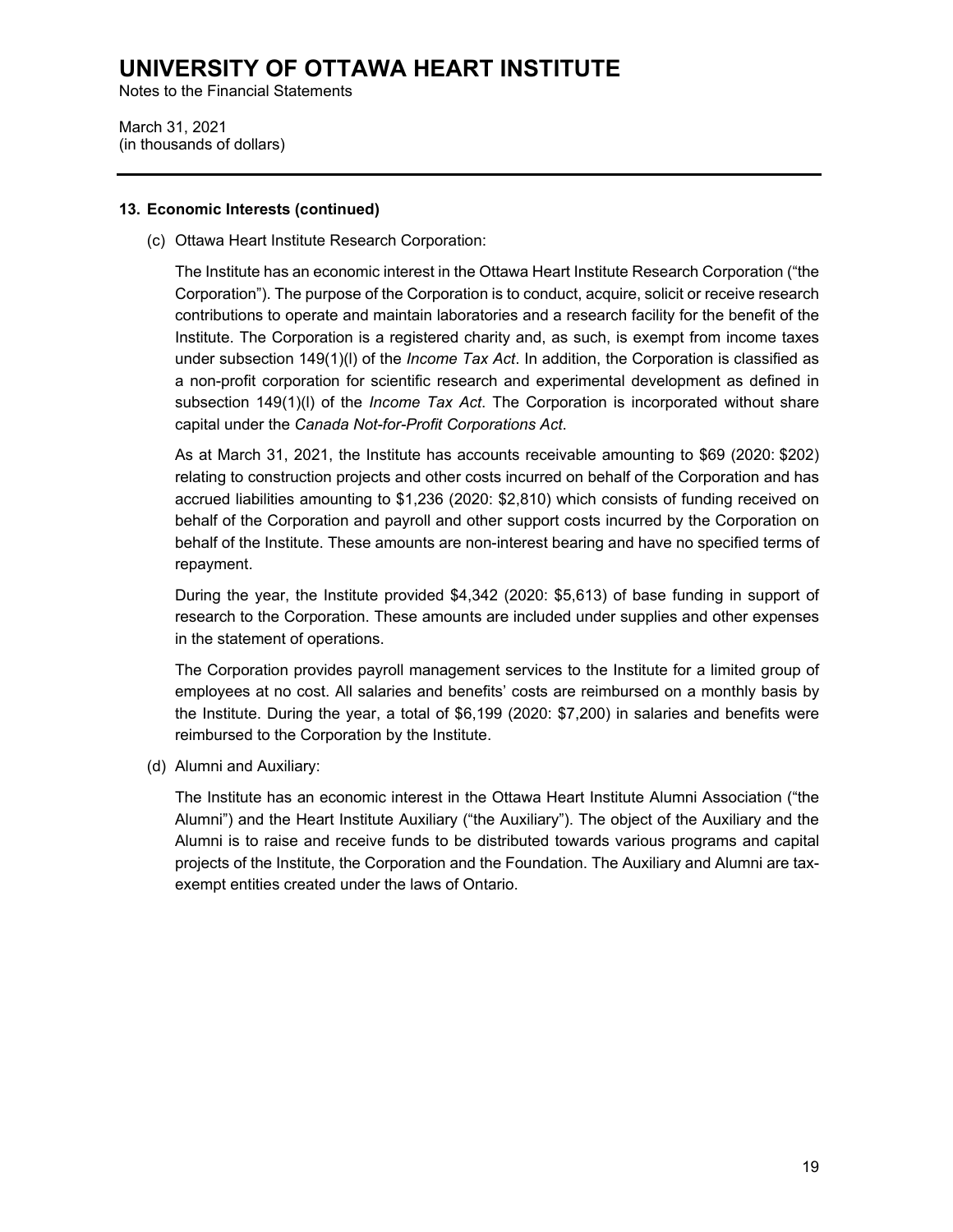Notes to the Financial Statements

March 31, 2021 (in thousands of dollars)

### **14. Contractual obligations**

The Institute is committed under long-term leases and supplier contracts for various services and equipment to make payments over the next three years estimated as follow:

| 2022 | æ<br>ง | 395 |
|------|--------|-----|
| 2023 |        | 44  |
| 2024 |        | 44  |

As explained in Note 3, the Institute entered into a project agreement with a third-party construction company for the construction of a new building and the renovation of existing facilities. The total estimated cost for the construction and financing components of the project under this agreement is \$134,998 plus HST. The net remaining commitment of the Institute as of March 31, 2021 before HST amounts to \$1,301,which was accrued as of March 31, 2021. The costs related to this project are being funded by the Ministry of Health of Ontario and by the University of Ottawa Heart Institute Foundation.

As described in Note 13, the Institute has entered into a long-term service agreement with TOH for several services provided by TOH. The agreement is in effect until March 31, 2021. Each service level agreement is negotiated annually at fair market value per service rendered and based on the volume of activities.

### **15. Contingencies**

- (a) The Institute is involved in employee related grievances and litigation matters, the outcome of which is not determinable at this time. Any liability or payments resulting from these matters will be recognized in the year when the outcome is reasonably determinable and the amounts involved can be estimated.
- (b) A group of hospitals, including the Institute, have formed the Healthcare Insurance Reciprocal of Canada (HIROC). HIROC is registered as a Reciprocal pursuant to provincial Insurance Acts, which permit persons to exchange with other persons reciprocal contracts of indemnity insurance. HIROC facilitates the provision of liability insurance coverage to health care organizations in the provinces and territories where it is licensed. Subscribers pay annual premiums, which are actuarially determined, and are subject to assessment for losses in excess of such premiums, if any, experienced by the group of subscribers for the year in which they were a subscriber. No such assessments have been made to March 31, 2021.
- (c) The Institute is contingently liable under a letter of credit in the amount of \$386 (2020: \$386) as required by the Institute's site plan agreement with the City of Ottawa related to the completion of the construction and renovation project described in Note 3. This letter of credit expires on December 31, 2021.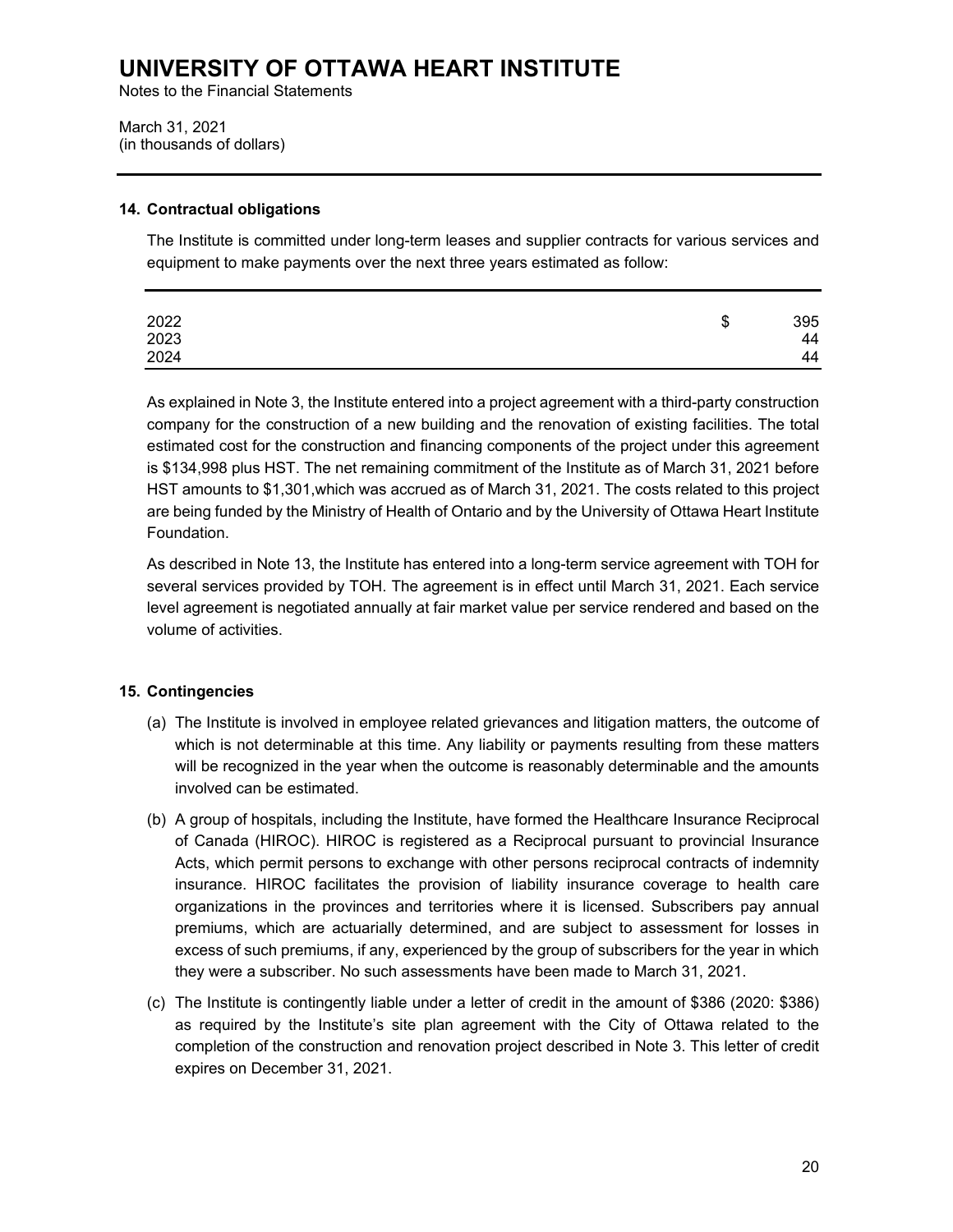Notes to the Financial Statements

March 31, 2021 (in thousands of dollars)

### **15. Contingencies (continued)**

(d) The Institute has guaranteed, in the form of a second ranking security in all of its personal property, a credit facility the University of Ottawa Heart Institute Foundation has entered into with the Royal Bank of Canada composed of a fixed rate facility (\$10,000). The fixed rate facility balance at March 31, 2021 was \$7,248, maturing January 31, 2028, bearing an interest rate of 2.44%, which is fixed through a forward SWAP contract.

### **16. Ministry of Health pandemic funding:**

reconciliation. In connection with the ongoing coronavirus pandemic ("COVID-19"), the MOH has announced a number of funding programs intended to assist hospitals with incremental operating and capital costs and revenue decreases resulting from COVID-19. In addition to these funding programs, the MOH is also permitting hospitals to redirect unused funding from certain programs towards COVID-19 costs, revenue losses and other budgetary pressures through a broad-based funding

year. While the MOH has provided guidance with respect to the maximum amount of funding potentially available to the Institute, as well as criteria for eligibility and revenue recognition, this guidance continues to evolve and is subject to revision and clarification subsequent to the time of approval of these financial statements. The MOH has also indicated that all funding related to COVID-19 is subject to review and reconciliation, with the potential for adjustments during the subsequent fiscal

Management's estimate of MOH revenue for COVID-19 is based on the most recent guidance provided by MOH and the impacts of COVID-19 on the Institute's operations, revenues and expenses. Management has analyzed the requirements and has provided an estimate for the supportable amounts based on the current available information. Any adjustments to Management's estimate of MOH revenues will be reflected in the Institute's financial statements in the year of settlement.